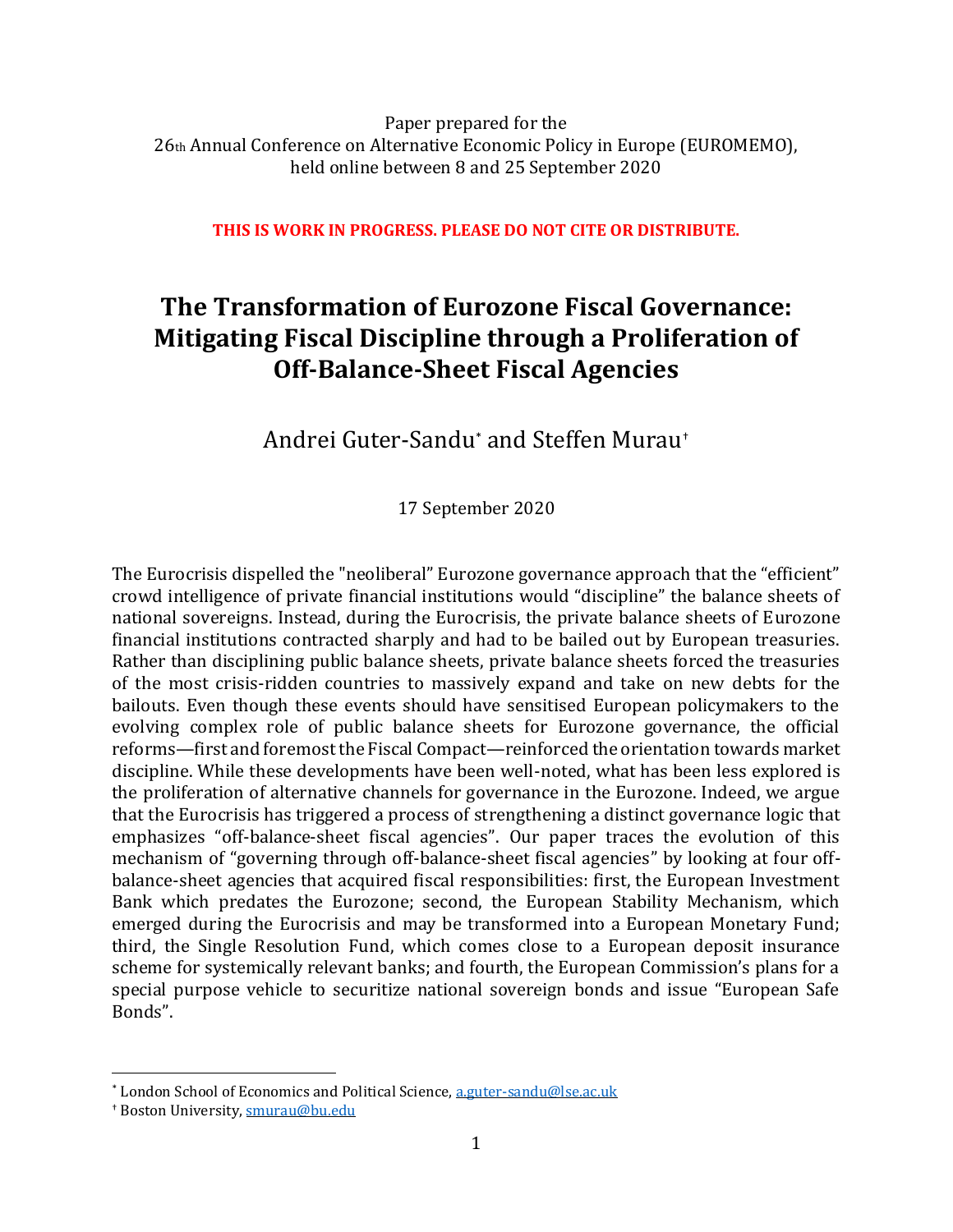### **Table of Contents**

|                                                                                                                                     | 03       |
|-------------------------------------------------------------------------------------------------------------------------------------|----------|
|                                                                                                                                     | 07       |
| 3. Eurozone Fiscal Governance through Off-Balance-Sheet Fiscal Agencies                                                             | 11<br>11 |
| 3.2 Providing capital insurance of last resort for other treasuries<br>3.3 Providing solvency insurance to national banking systems | 13<br>15 |
|                                                                                                                                     | .18      |
|                                                                                                                                     | 21       |
|                                                                                                                                     | 23       |
|                                                                                                                                     | 27       |
|                                                                                                                                     | 28       |

# **List of Figures**

| Figure 1-The Eurozone's Fiscal Ecosystem, made up of treasuries         | 06  |
|-------------------------------------------------------------------------|-----|
| Figure 2— The Evolution of European monetary integration, 1986-2020.    | 07  |
| Figure 3— EIB lending volume 1959-2019, in EUR billion                  | 12  |
| Figure 4—Public investment financing through an OBFA                    | 13  |
| Figure 5-Solvency insurance for banks through an OBFA                   | 14  |
| Figure 6— Interest rates of German, Spanish, Greek, Italian and         |     |
|                                                                         | 16  |
| Figure 7—The transition from EFSF and EFSM to ESM                       | 17  |
| Figure 8—Eurozone safe assets through supranational securitization OBFA | .20 |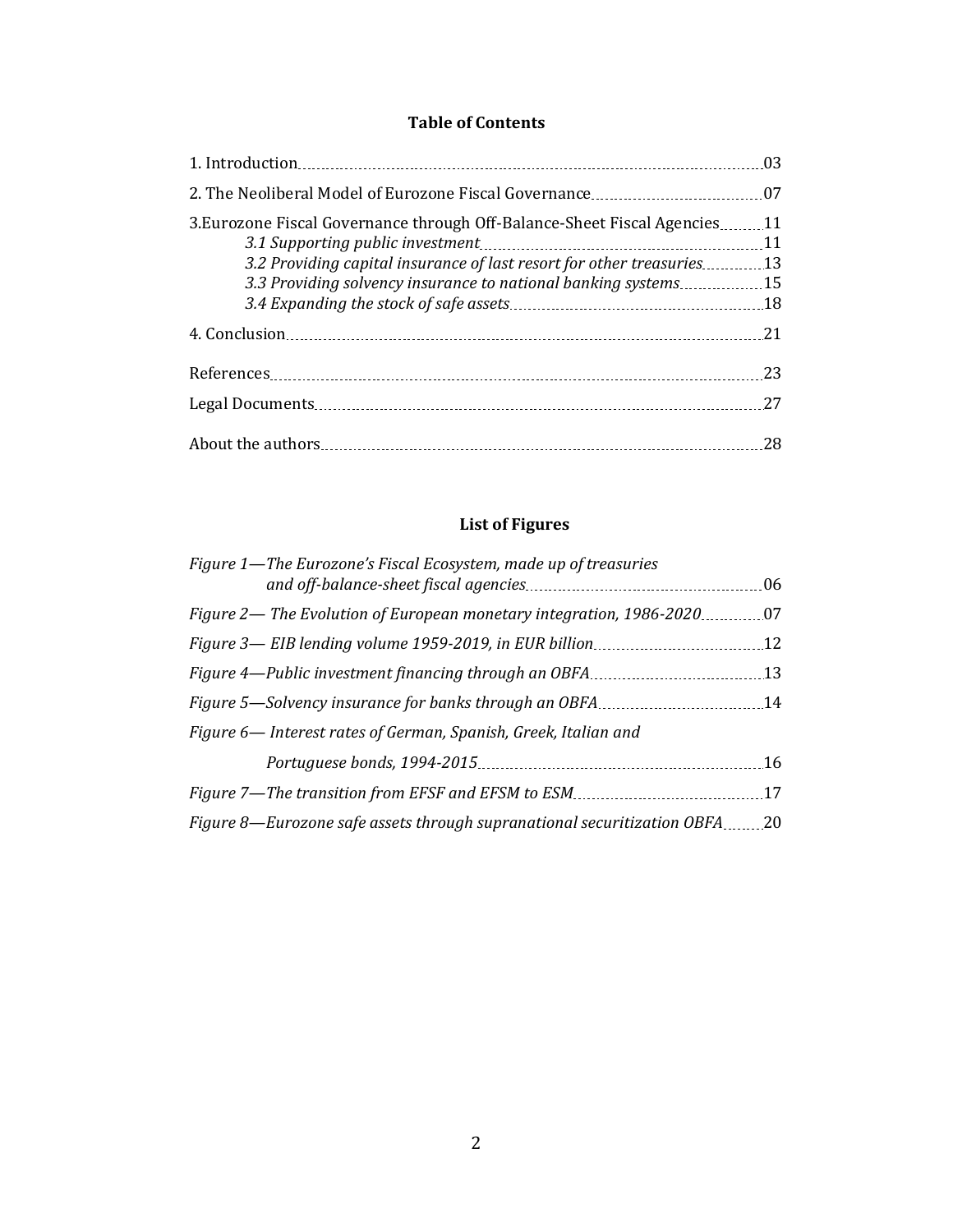#### **1. Introduction**

The Coronavirus pandemic saw Eurozone member states mobilising unprecedented sums of money to deal with its fallout. The European Central Bank (ECB) dished out loans left and right and hoovered up massive amounts of securities. It even crossed a small Rubicon when it announced that it would issue  $\epsilon$ 750bn of mutualised debt to be used as grants and loans to pandemic-stricken EU member states (Brunsden, Khan, and Fleming 2020). European Treasury Departments have similarly been dabbling in innovative policy responses. From bailouts of big companies and no-questions-asked grants and guarantees to SMEs, to various forms of payroll retention schemes, temporary benefit top-ups, and even a universal basic income experiment in Spain, finance ministries have been busy devising ways of keeping the economy in survival mode whilst lockdowns ground everything to a hold. The concerted monetary-fiscal response helped contain the fallout from the pandemic and bought some time in the hope that a vaccine would soon be widely available.

For the past decade, the prodigious power that central banks like the ECB have accumulated—which, some have argued, even remains underutilised (Braun and Downey 2020; Woodruff 2019)—has attracted a growing number of scholars interested in the guiding forces of contemporary capitalism and has overshadowed to some extent developments in the functioning of Treasury Departments. For instance, a new lens has emerged that seeks to make sense of the increasing intertwining between states, central banks, and private financial markets. Dubbed "critical macro-finance" (CMF), this theoretical framework posits that in pursuit of policy goals states increasingly govern *through* financial markets, with central banks as pivotal actors that harness their reach into private financial markets and steer them towards achieving state aims (Dutta et al. 2020; Gabor 2020; Braun, Gabor, and Hübner 2018; Gabor and Vestergaard 2018; Mertens and Thiemann 2018). Private financial markets act as conduits for monetary policy, which confers them tremendous power given that central banks must ensure the wheels of the financial system are greased well enough for its transmission mechanism to function efficiently (Braun 2018).

Indeed, no encompassing narrative on the scale of CMF has emerged to make sense of how Treasuries, particularly in the Eurozone, fulfil their mandates and how this has transformed since the 2007-9 Financial Crisis and the ensuing 2009-12 Eurocrisis. For the most part, the post-crisis scholarship on developments in the fiscal arm of the state has focused, for good reason, on the austerity measures that have acted like a straitjacket on the fiscal capacities of many states (Crespy 2020; Perez and Matsaganis 2018; Stockhammer 2016; Matthijs and McNamara 2015; Blyth 2013). The massive bailouts and vast stimulus programmes unleashed to prevent economies from collapsing led to the swelling of national debt across countries. Increasing risk premia on sovereign debt, falling investor confidence, deteriorating credit ratings, and the discovery of a seeming debt threshold beyond which countries became insolvent (Reinhart and Rogoff 2010; later debunked, see Herndon, Ash, and Pollin 2014) led to the development of what has been called the "consolidation state" (Streeck 2014), a set of policies designed above all to restructure public finances and reduce governments' deficit ratios below the growth rate. In order to consolidate public finance, austerity measures of various types, self-imposed or dished out as conditionalities for sovereign bailouts, became the default policy to accomplish this. Furthermore, a flurry of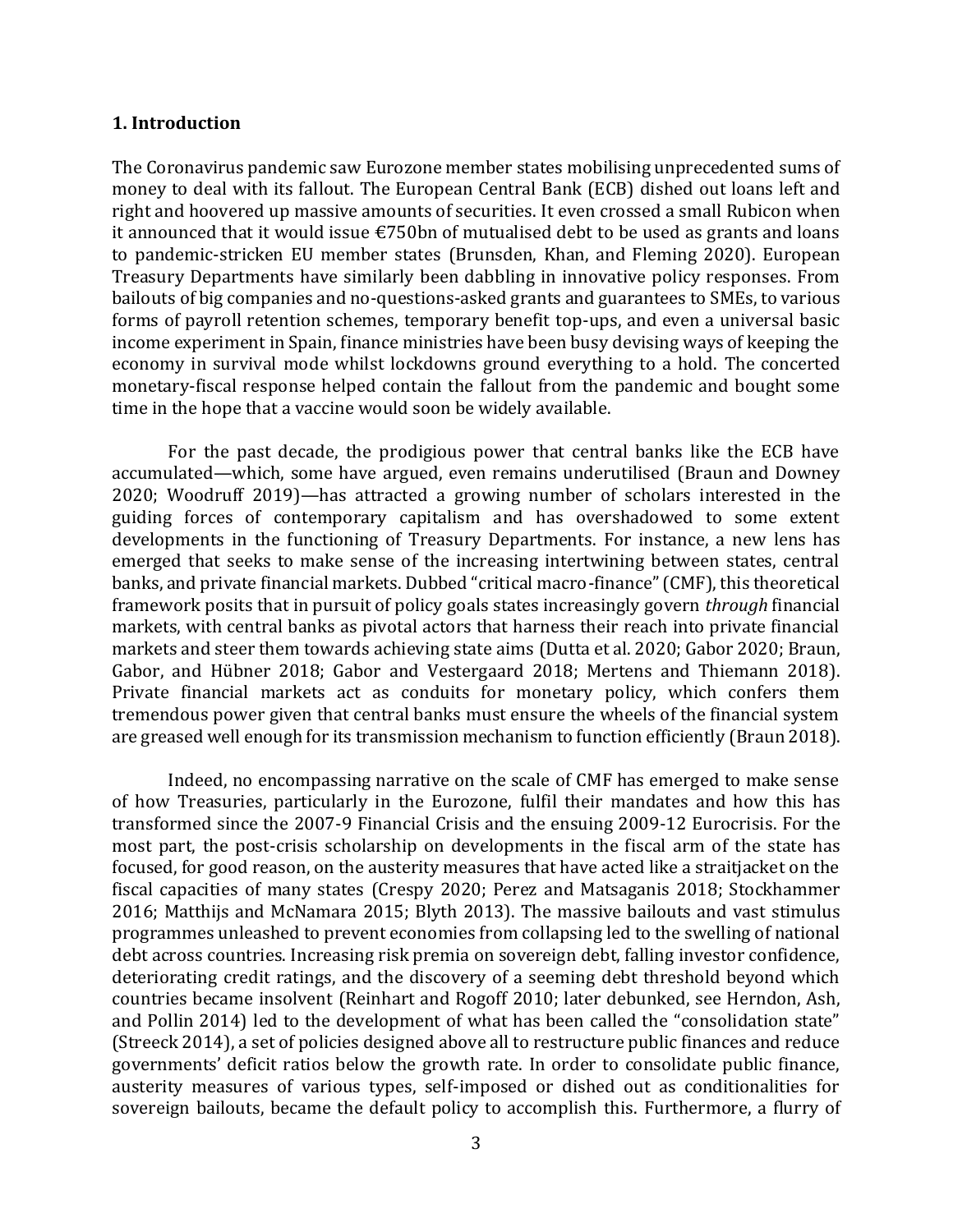new regulations—the 'Six Pack', the 'Fiscal Compact', the 'Two Pack'—designed to increase fiscal surveillance and strengthen the grip of EU's institutions on national budgets came into force in the aftermath of the Eurocrisis (Laffan and Schlosser 2016).

But behind this very visible battle fought through lengthy political deliberations, negotiations, and even referenda that froze or retrenched fiscal capacities in targeted countries and at the European level, other developments were in fact taking place that were supplementing or replacing Treasury functions through technocratic means and largely by stealth. In this paper, we argue that—even though the basic tenets of the what has been called the 'neoliberal' European economic governance model (Ojala 2020; Parker and Pye 2018) are still in place and have been re-emphasized repeatedly, e.g. via the 2010 European Semester and the 2012 Fiscal Compact as political responses to the 2009-12 Eurocrisis— Eurozone fiscal governance has increasingly developed a workaround. This is based on the continuously widening use of what we call 'off-balance-sheet fiscal agencies' (OBFAs), which by now has reached a systemic level and can justifiably be called a new mode of Eurozone fiscal governance. Activities that treasuries are not allowed or able to carry out by law, agreement, or political compromise increasingly get outsourced to balance sheets that are less restricted legally and politically—in some cases, they are even registered under a different jurisdiction. This process resembles in many respects the dynamics that lay at the core of shadow banking, which emerged in the 1970s to circumvent bank regulation. Similar to shadow bank special purpose vehicles, OBFAs create actual assets and liabilities that are guaranteed by treasuries but do not appear themselves on treasury balance sheets—only in the form of implicit contingent assets and liabilities which are not subject to accounting standards. Taken together, the balance sheets of treasuries and OBFAs in the Eurozone form a 'fiscal ecosystem'—a somewhat opaque medley of treasuries and OBFAs on a European and a national level that has a developed a specific division of labour given numerous constraints, many of them self-inflicted by the neoliberal fiscal governance logic. Within the logic of the Eurozone's fiscal ecosystem, the core ideas of the Eurozone's neoliberal fiscal governance remain prevalent in name only. Instead, they are alleviated by the spreading model of 'fiscal governance through OBFAs'.

Figure 1 depicts the setup of the Eurozone's fiscal ecosystem. For sake of simplicity, we focus on three countries—Germany, France and Italy—as representations of Eurozone countries with current and financial accounts that are in surplus, balanced, and deficit, respectively; still, the model could easily be extended to all Eurozone countries (EMU-19). On one hand, the model shows the national and supranational treasury balance sheets—i.e. the German, French and Italian national households, which have the right to raise taxes and issue bonds, as well as the EU "treasury" which we write in quotation marks as it does not have full rights to taxation and bond issuance. On the other hand, the model depicts a number of OBFAs, which complement and support the work of treasuries. On a European level, we can find the *European Investment Bank* (EIB), the *European Investment Fund* (EIF) and the *European Bank for Reconstruction and Development* (EBRD) as investment agencies; the *European Stability Mechanism* (ESM) to provide capital insurance of last resort; and the *Single Resolution Fund* (SRF) as solvency insurance for systemically important banks. On the national level, the model shows German, French and Italian national development banks (the *Kreditanstalt für Wiederaufbau*, KfW, the *Agence Française de Développement*, AFD, and the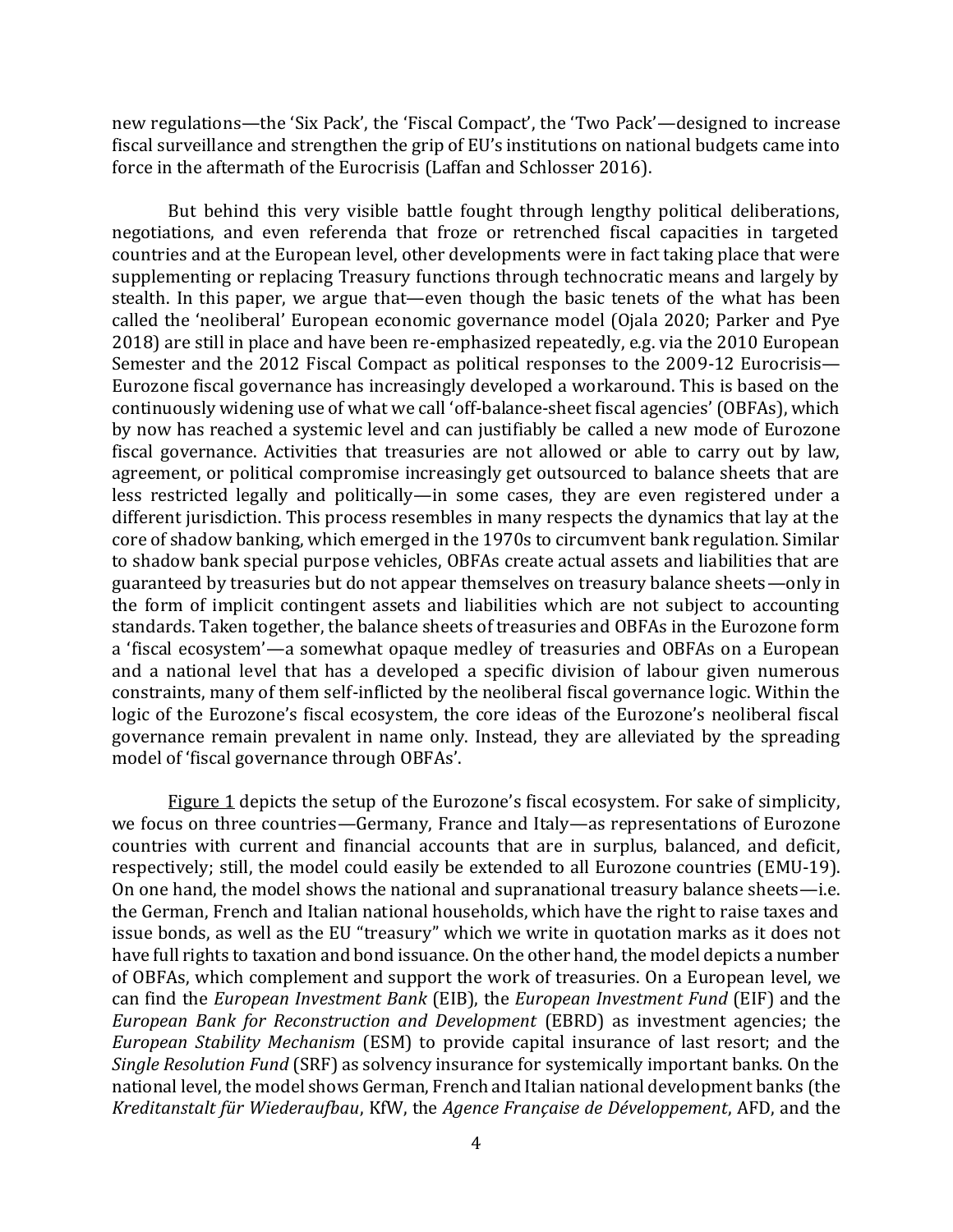*Cassa Depositi e Prestiti*, CDP) as well as national deposit insurance schemes (the *Einlagensicherungsfonds des Bundesverbandes deutscher Banken*, EBdB, the *Entschädigungseinrichtung deutscher Banken GmbH*, the *Fonds de Garantie des Dépôts et de Résolution*, FGDR, and the *Fondo di Garanzia dei Depositanti*, FGD).

For each of those institutions represented as balance sheets, we list different instruments that they issue as liabilities and hold as assets. The left side of the balance sheets indicates assets, the right side liabilities. We follow the Minskian idea that assets are financial devices promising a future cash inflow, whereas liabilities lead to future cash outflows (Minsky 1986). Note that while we abstract here from actual physical assets such buildings and roads, this perspective allows us to think of them as a form of bonds which yield future cash inflows.<sup>1</sup> The crucial cash-outflow-commitments are the sovereign bonds issued by treasuries or different forms of OBFA bonds. Importantly, our model distinguishes between 'actual assets and liabilities' in the upper row of each balance sheet and 'contingent assets and liabilities' in the lower row. Actual assets and liabilities can in principle be recorded onbalance-sheet at a particular point in time; the difference between both is the institution's 'equity capital'. However, an adequate analysis of the Eurozone's fiscal ecosystem must pay similar attention to contingent assets and liabilities. Those are implicit or explicit guarantees by higher-ranking balance sheets to create emergency liquidity in a crisis, which are not accounted on-balance-sheet in a crisis—they may also be called insurances or backstops. Fiscal governance through OBFAs, in its essence, replaces actual liabilities on treasuries' balance sheets with contingent ones.<sup>2</sup>

The remainder of this paper will analyse and explain different functions that OBFAs come to fulfil as supplements for national treasuries and the EU 'Treasury' in the Eurozone's fiscal ecosystem. Section 2 provides a historical background on how fiscal coordination was envisaged in official EU policymaking circles in line with a 'neoliberal' model and conceptualises the rise of OBFAs through the notion of fiscal governance at a distance. Section 3 carves out the new mode of governance through OBFAs which partly mitigates the neoliberal logic. We show how this affects four different activities that treasuries usually carry out. Thus, OBFAs support public investment, offer solvency insurance for banks, provide capital insurance of last resort for other treasuries, and expand the stock of safe assets. Section 4 concludes.

<sup>&</sup>lt;sup>1</sup> It is important to stress that the balance sheets in this model are idealised economic balance sheets, not the actually reported balance sheets. A particular intricacy with treasuries as institution is that they often do not even public official balance sheets. In Germany, for example, the ministry of finance only operates with a cameralistic accounting methodology that registers cash inflows and outflows but does not compile actual balance sheets that would list everything the state owns and owes. The particular difficulty lies in assessing the value of public assets such as roads which cannot be resold and therefore do not have a market price. By consequence, this makes it close to impossible to come up with a statement about a state's 'equity capital'. Finally, it is always intricate to put a treasury's most important 'asset' on-balance-sheet: the tax base. The right of a treasury to tax its citizens is the main source of future cash inflows but can hardly be treated as an accounting item in a meaningful way. In our methodology, we treat the tax base as a contingent asset.

<sup>2</sup> Our way of depicting the Eurozone fiscal ecosystem as a hierarchical web of interlocking balance sheets in Figure 1 applies the methodology developed in Murau (2020), which presents a full model of the Eurozone architecture that comprises four different segments: central banking, commercial banking, non-bank financial institutions and shadow banking, as well as the fiscal ecosystem.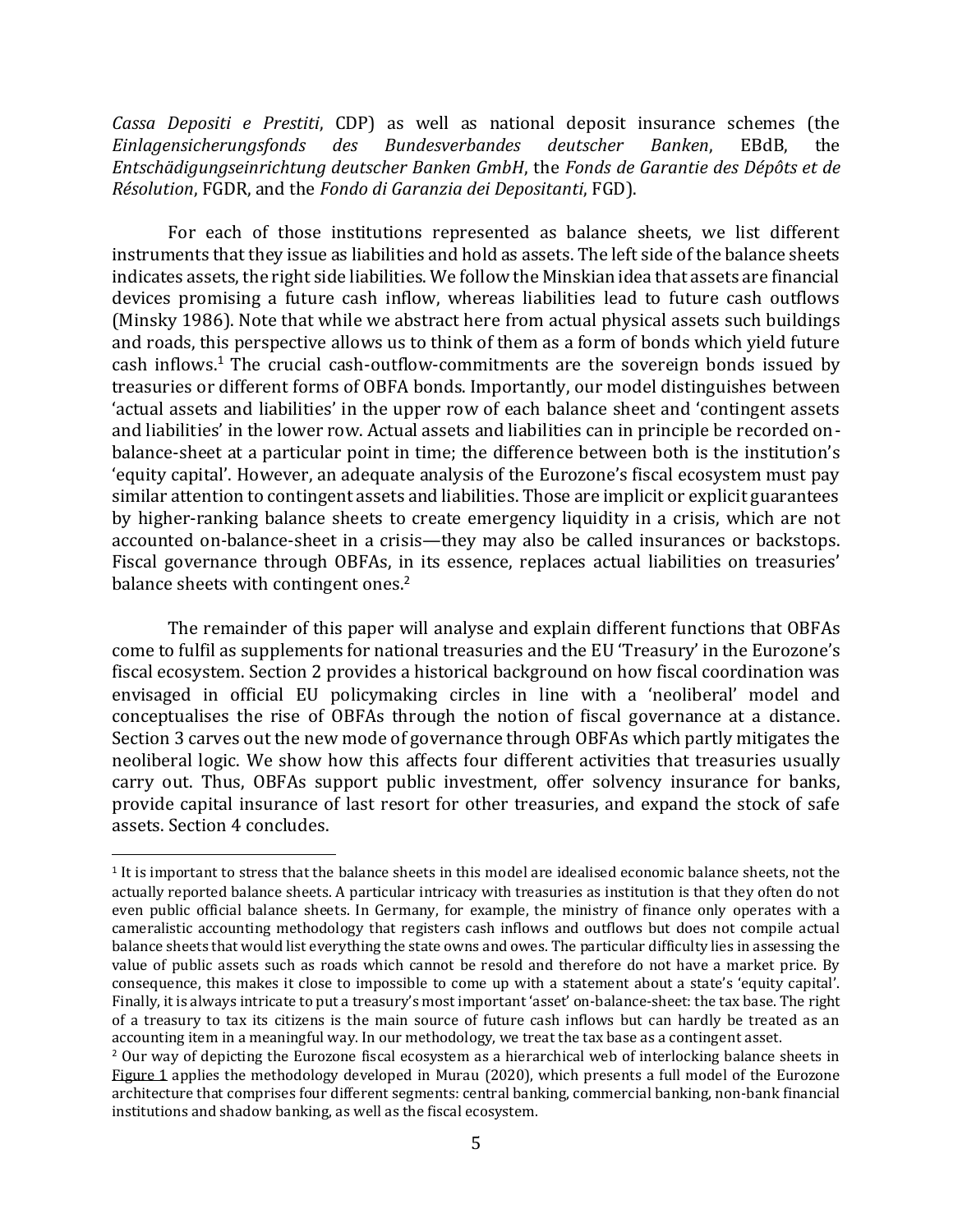

## *Figure 1—The Eurozone's Fiscal Ecosystem, made up of treasuries and off-balance-sheet fiscal agencies*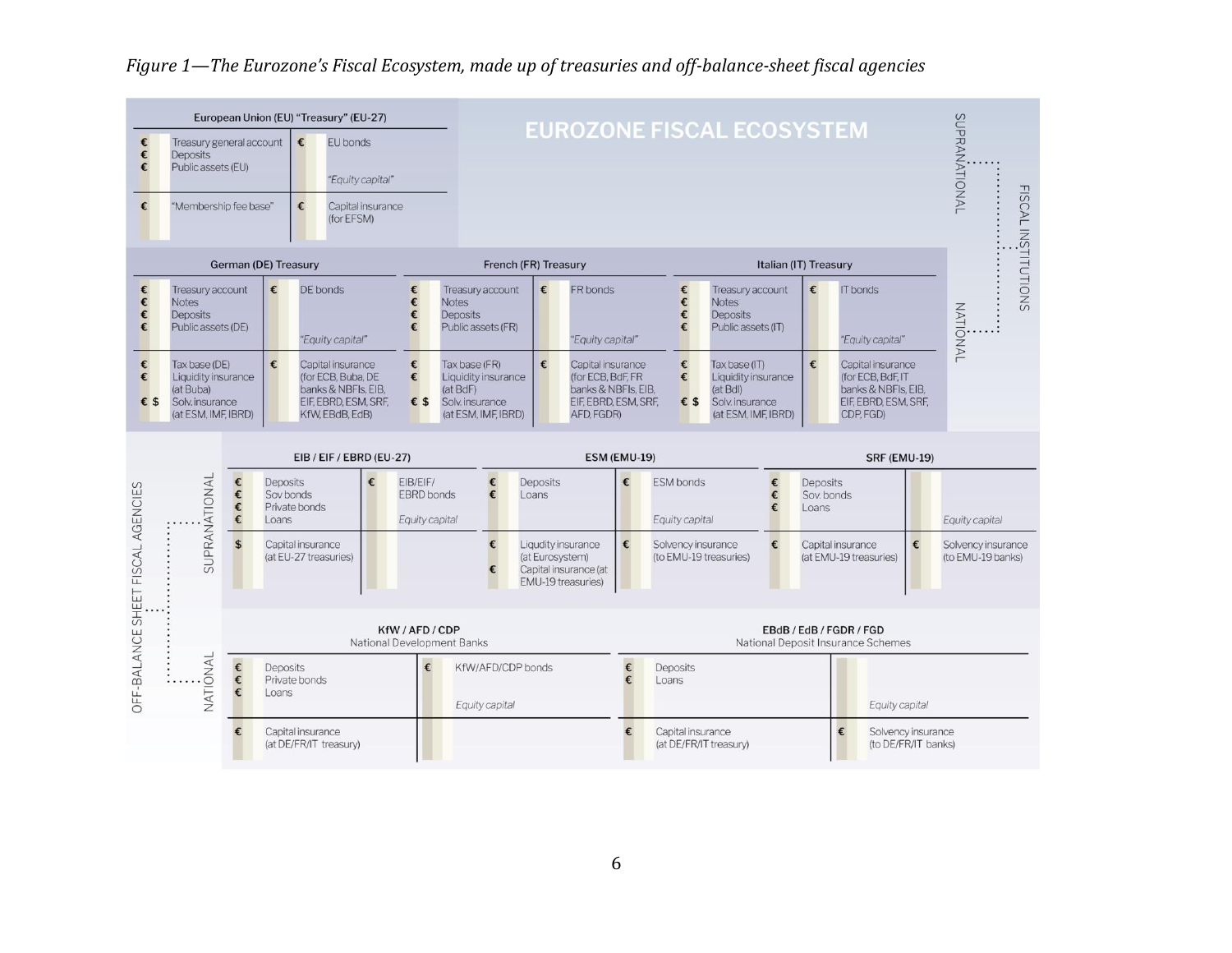#### **2. The Neoliberal Model of Eurozone Fiscal Governance**

In the wake of the Eurozone crisis, a new buzzword appeared in the discourse of European and national officials. Although never defined univocally, the notion of 'governance' was adopted widely (and differently) as a discursive platform to legitimize and advance specific visions of Eurozone reform (Jabko 2019). Improving economic governance throughout the EU was seen as a sure-fire way to avoid political contention and mobilise the electorate. In a broad sense, economic governance encompasses the entire set of institutions and procedures used to pursue economic policy objectives, with monetary and fiscal policy traditionally conducted in a coordinated manner. In the EU, however, the latter, due to historical idiosyncrasies like the Eurocrisis, ended up operating differently.

In this section, we provide a historical summary of how the conceptualisations of monetary and fiscal governance in the EU have developed in connection with the design of the Eurozone's monetary architecture. Figure 2 provides an overview on the steps of European monetary integration, starting with the 1986 Single European Act during the European Exchange Rate Mechanism. After years of preparation, European Monetary Union (EMU) became effective as Stage III in 1999 when the Euro was introduced as unit of account and the TARGET system was put in place in between National Central Banks (NCBs) within the Eurosystem. In our periodization, the first decade from 1999 to 2009 can be referred to as the 'Eurozone 1.0'. The phase from spiking sovereign bond yields in 2009 until ECB President Mario Draghi's famous 'Whatever it takes' speech in 2012 are the years of the 'Eurocrisis'. From 2012 onwards—marked by institutional innovations set up during the crisis and two large scale reform projects, Banking Union and Capital Market Union—we witnessed the phase of the 'Eurozone 2.0'. The year 2020 arguably marks the beginning of a new 'Eurozone 3.0', in which the Covid-19 induced global economic and financial crash has led to the emergence of new tools and policies the scope and implications of which we are only finding out now.



#### *Figure 2—The Evolution of European monetary integration, 1986-2020*

Abbreviations: EFSF: European Financial Stability Facility; EFSM: European Financial Stability Mechanism; EMJ: European Monetary Union; ESM: European Stability Mechanism; EUR: Euro; NGEU: Next Generation EU; OMT:<br>Outright fer System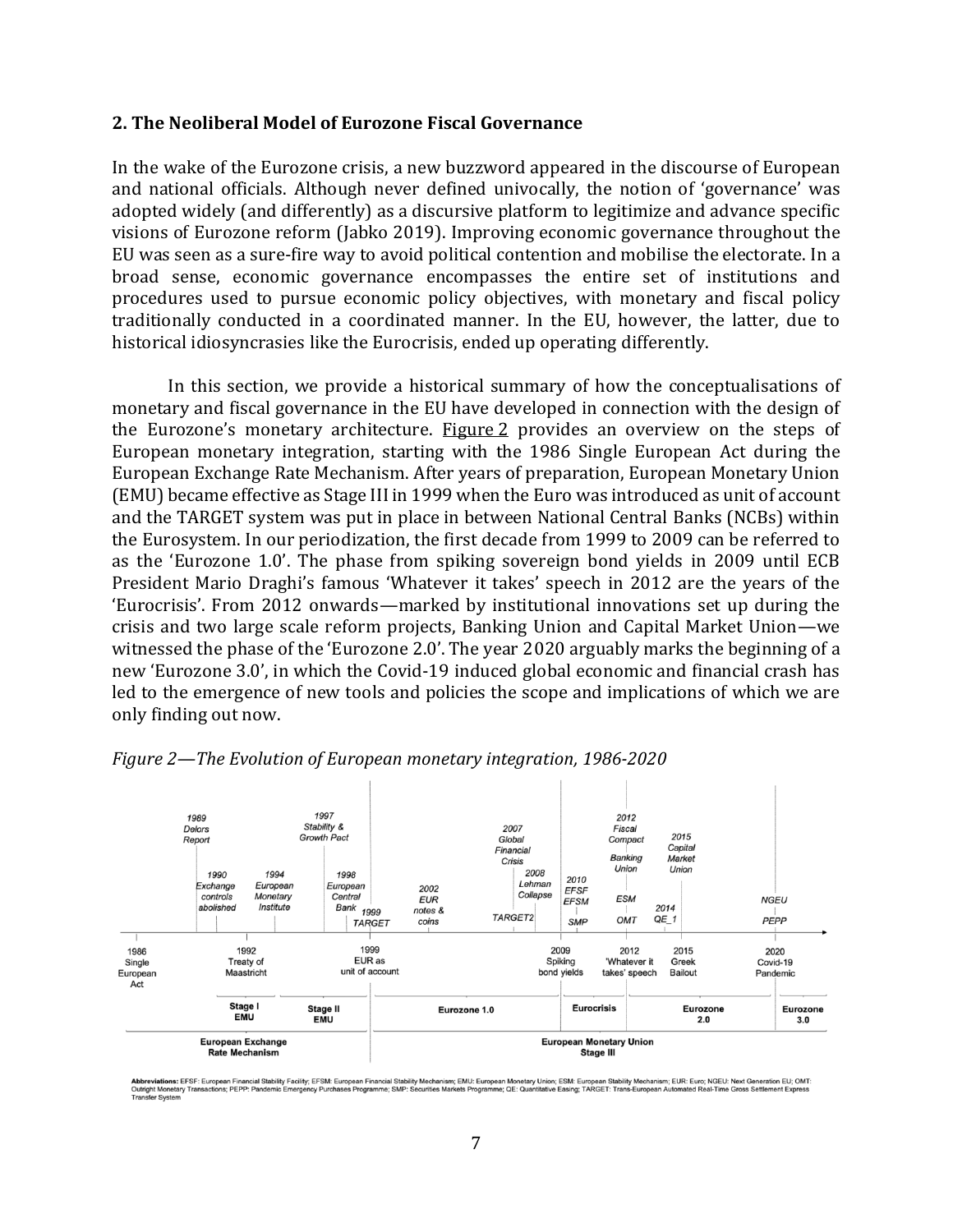The evolution of economic governance in the EU follows the periodisation outlined above closely. In the early days of the European Economic Community (EEC), the debate about economic governance was dominated by competing ideas about the most efficient way to improve economic integration and coordination. The so-called 'monetarists' or adherents to 'locomotive theory' argued for transferring monetary policy to the supranational level first and deeper economic integration would follow, whereas the 'economists' or adherents to 'coronation theory' argued for the reverse (Verdun 2013). In the 1970s, the Werner Report saw scope for a 'Centre of Decision for Economic Policy' that would reside at the supranational level and would oversee, among others, the coordination of national fiscal policies (Werner 1970). Lacking support, the plan never came to fruition, and the 1980s saw the discussion move forward to the topics of the European Monetary System and the Single European Act.

Towards the end of the decade, the Delors Report introduced a starker distinction between monetary and fiscal policy, with the former under the purview of a proposed supranational body, the European System of Central Banks, and the latter more firmly embedded in the national context (Delors 1989). Driven by commitments to their independence from national governments and political cycles, monetary technocrats found it much easier to delegate sovereignty to an independent monetary authority endowed with the straightforward mandate of preserving 'sound money' than did finance or economic ministers, which had responsibility over a much wider mandate and entertained diverging ideas about how to exercise it (McNamara 1998). At the same time, although most levers of macroeconomic governance would remain under the prerogative of national governments, a compromise was struck that saw a role for "binding rules for budgetary policies" (Delors 1989, 16).

Indeed, the Delors Report, which would feed into the 1992 Treaty of Maastricht and would inform the 1997 Stability and Growth Pact, announced the creation of a version of a Eurozone that would envisage a tight coupling of national treasury balance sheets with *ex ante* rules. These determine how treasuries are allowed to use their 'elasticity space' (Murau 2020)—i.e. the extent to which their balance sheet can be extended through the issuance of sovereign debt. The Eurozone 1.0 would be bound particularly by two indicators: the ratio of government deficit to GDP and the ratio of government debt to GDP, which should not exceed the reference values of 3% and 60% respectively (currently Art. 126 TFEU). This form of (fiscal) governing at a distance (Rose and Miller 1992) did not directly control national treasuries' balance sheets but subjects them increasingly to quantitative targets. This ensured that despite the leeway afforded to national treasuries they are still constrained by a supranational disciplinary logic that would forestall monetary instability at the European level induced by budgetary imbalances. Moreover, the disciplinary logic of Eurozone 1.0 was meant to be reinforced by an automated mechanism discussed in the Delors Report: the "disciplinary influence" of "market forces" on public finances, which would "penalise deviations from commonly agreed budgetary guidelines or wage settlements, and thus exert pressure for sounder policies" (Delors 1989, 20). Although the Report acknowledges that this mechanism could be 'too slow and weak' or 'too sudden and disruptive', it nonetheless suggests that there is scope for market forces to supplement the binding rules emanating from the supranational level.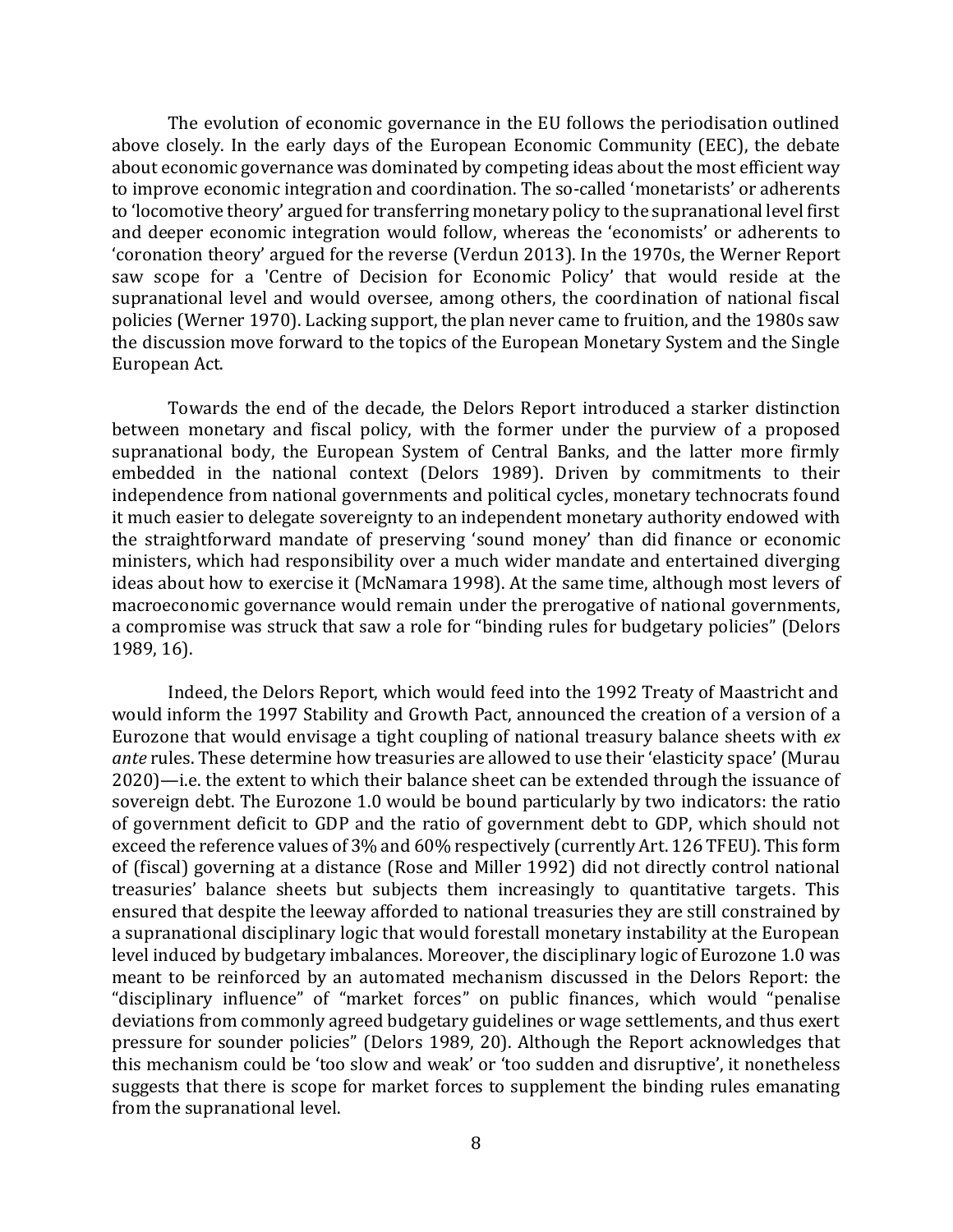Given this double disciplinary bind, the fiscal governance model implemented in the Eurozone 1.0 has often been referred to as 'neoliberal' (Ojala 2020; Van Apeldoorn 2009; Gill 1998). Even though overworn, the widespread use of the label 'neoliberal'<sup>1</sup> to characterize the functioning of the fiscal pillars of the EU is indicative of a particular understanding of Eurozone economic governance (Arestis and Sawyer 2007; McNamara 1998). This governance model is predicated on the assumptions that private financial markets are by and large efficient and, following the infamous crowding-out argument, generally better equipped to make investment decisions than political actors. The main objective of treasuries was to keep the budget balanced and reduce the overall debt burden, i.e. lower the volume of treasury bonds outstanding relative to GDP—ideas reflected in the Stability and Growth Pact (Art. 121 and 126 TFEU). Monetary policy was supposed to be kept separate from political decision-making and fiscal policy, amounting to the strict prohibition of monetary financing (Art. 123 TFEU). Importantly, the fiscal governance idea for the Eurozone 1.0 was that private financial markets should 'discipline' public treasuries' balance sheets. Often legitimised with the time inconsistency argument derived from Neo Keynesian economics, this fiscal governance model seems to be primarily a workaround for the conundrum that Eurozone treasuries could not agree on fiscal integration and profoundly mistrusted each other with regard to the respective ways of managing their state households.

The 2009-12 Eurocrisis dispelled to a great degree the myth that financial markets could exercise a disciplinary pressure on national budgets. The allegedly efficient private balance sheets of banks and non-bank financial institutions in the Eurozone contracted sharply and had to be bailed out by European treasuries (Pisani-Ferry 2011). Rather than 'disciplining' the elasticity space on treasury balance sheets, they forced the treasuries of the most crisis-ridden countries to massively expand and take on new debts for the bailouts. But instead of abandoning the notion that national treasuries have to be disciplined altogether, the official reaction from EU policymakers was to double down on the other pillar of the disciplinary logic—that of strengthening its capacity for fiscal governance at a distance. Indeed, the economic governance of Eurozone 2.0 strengthened the capacity for fiscal surveillance and the enforceability of the rules-based coordination regime (Laffan and Schlosser 2016). First of all, the Stability and Growth Pack was bolstered by the so-called 'Six Pack' which made it harder, for instance, to undo corrective measures; second, a new treaty dubbed the 'Fiscal Compact' sought to ensure compliance with the rules including via allowing the European Court of Justice to impose monetary sanctions on member states; third, the 'Two Pack' centralized powers further in the hands of the European Commission, which was now to allowed to enhance its surveillance capacity of Member States' budgetary plans. All in all, the fiscal governance model ensuing the Eurocrisis tightened the constrains on domestic budgetary powers, leading to accusations that the Eurozone is 'incomplete', lacking sufficient fiscal firepower or a fiscal union, or cannot function efficiently because it is not an 'optimal currency area' (De Grauwe 2013; Harold 2012; Hallerberg, Strauch, and von Hagen 2009; Krugman 2012).

<sup>1</sup> Or sometimes 'ordoliberal', which, although technically different, indicates a similar mechanism of governing at a distance and of market discipline (Bonefeld 2017; Schäfer 2016; Feld, Köhler, and Nientiedt 2015; Nedergaard and Snaith 2015; Ryner 2015).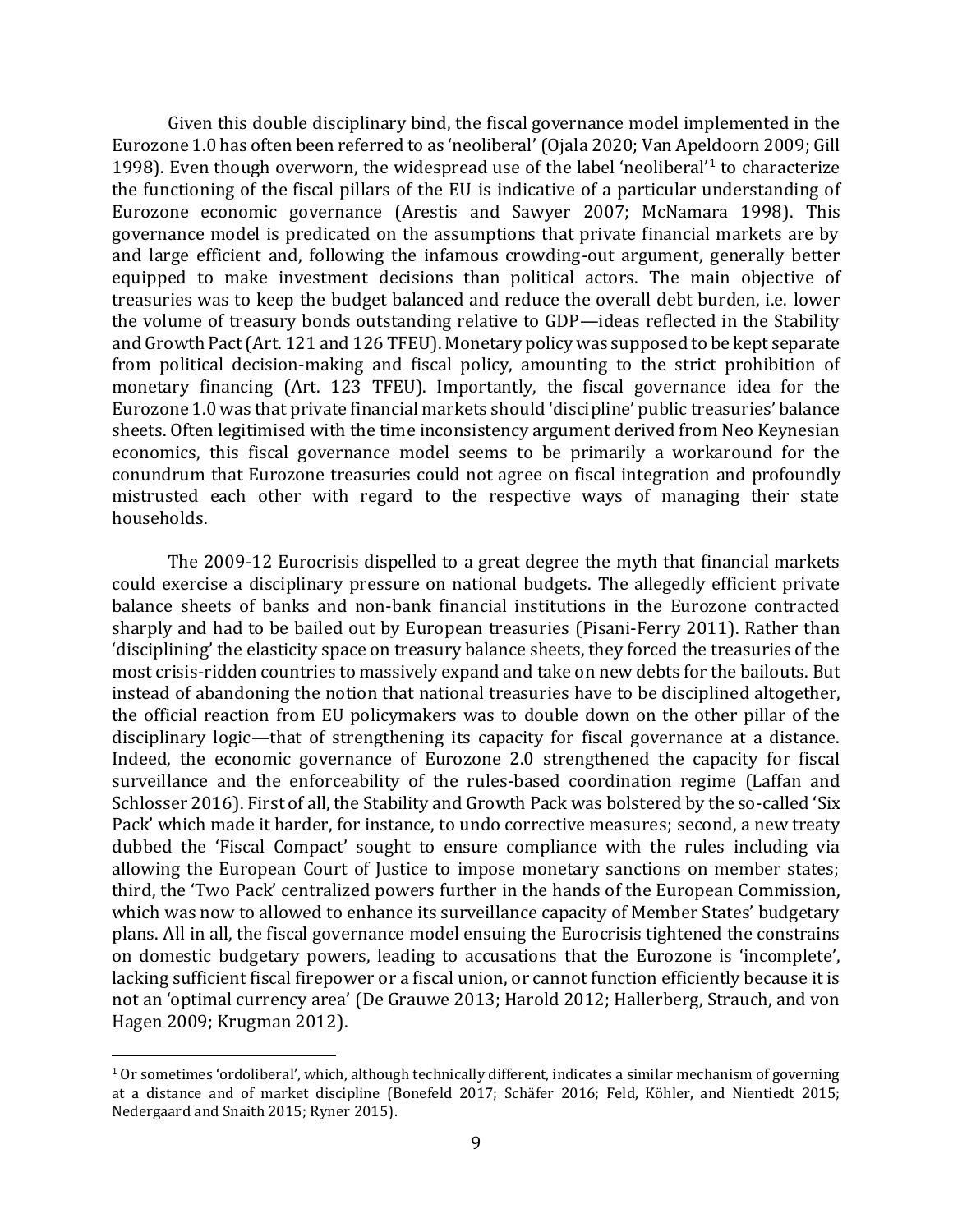But these accusations tend to disregard a different dynamic that is at play in a context of fiscal constraints. Previous research has already emphasised how contentious budgetary politics can trigger organisational innovations that act as fiscal policy placeholders. Park (2011) has showed how balanced budget rules imposed by the US in the aftermath of the Second World War led to Japan creating an off-budget type of developmental banking geared towards pursuing public policy goals. Similarly, Quinn (2017) argued that, in the US, budgetary constraints in the 1960s were not just restraining, but also productive and led policymakers to creatively engage with financial markets in order to pursue policy objectives through alternative means. In a wider lens, studies analysing the advent of neoliberalism and financialisation similarly identify a relation between the fiscal crisis that Western capitalist states faced in the 1970s and the development and spread of various government-backed financial innovations that ensured that consumption continued in the context of stagnating wages and rollback of safety nets (Streeck 2014; Panitch and Gindin 2013; Krippner 2012; Crouch 2011).

In the case of the Eurozone, particularly since the onset of Eurozone 2.0, a similar process has been unfolding. Quasi-fiscal agencies, which we have called OBFAs and which emerge in the context of fiscal constraints, bypass fiscal rules and budgetary politics and are thus indicative of an increasing engagement with a form of 'off-balance-sheet policymaking'. This has been noted in some of the literature on national public investment banks (Mertens and Thiemann 2018), but the argument presented here is that OBFAs are a wider phenomenon suggestive of a transformation in economic governance at the European level. Specifically, they act as fiscal policy substitutes or complements, and fulfil various functions, as outlined in Figure 1 and explained in the next sections. Drawing on CMF, with its emphasis on the financial system as a hierarchical web of interlocking balance sheets (Gabor 2020), we will analyse in what follows the underlying links that run through fiscal agencies and their organisational proxies, OBFAs. We argue OBFAs are indicative of a transformational process occurring at the heart of Eurozone governance which gives technocrats more leeway to pursue public policy goals by governing through off-balance-sheet mechanisms.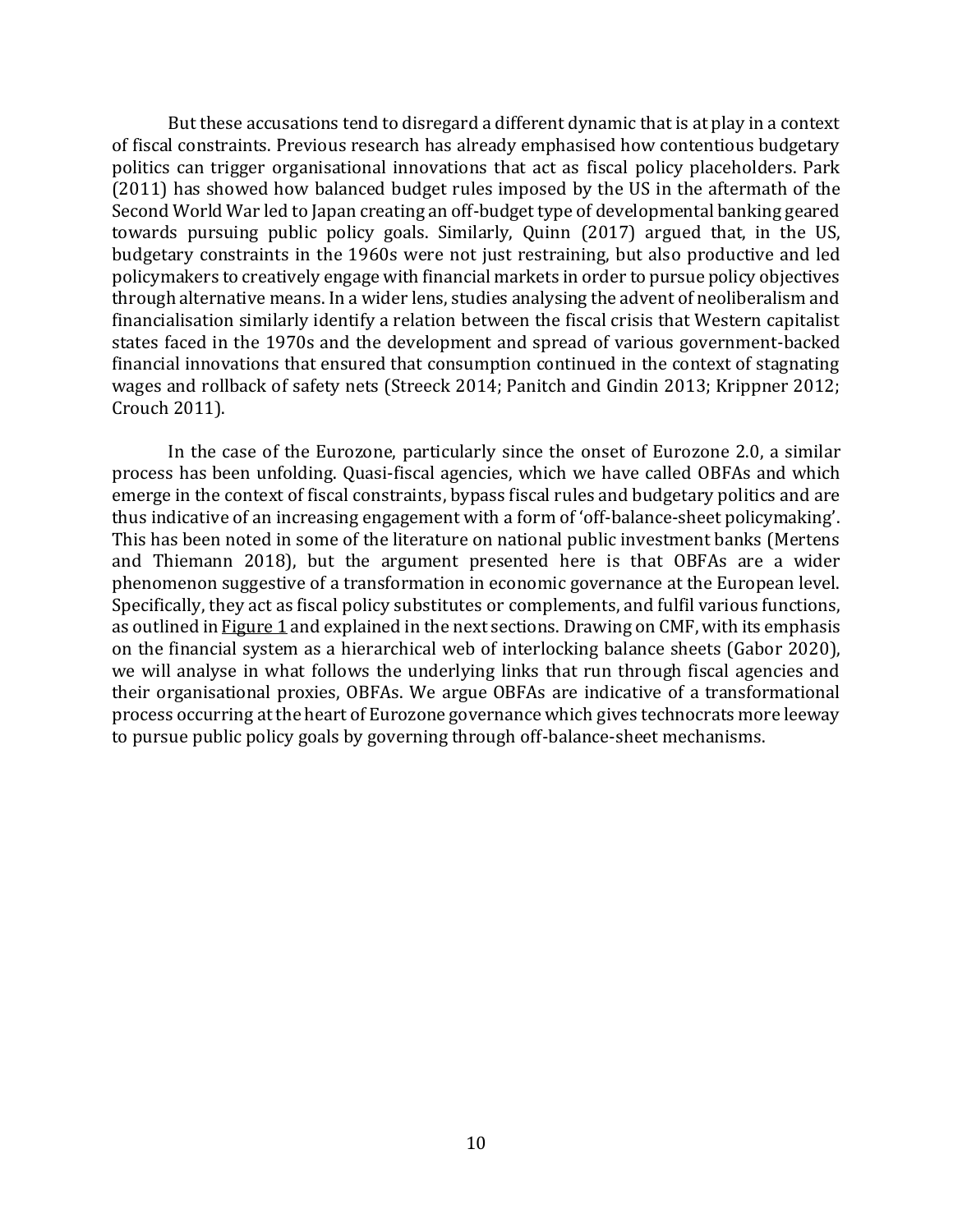#### **3. Eurozone Fiscal Governance through Off-Balance-Sheet Fiscal Agencies**

The Eurozone's model of fiscal governance through OBFAs affects four different activities that treasuries usually carry out: OBFAs support public investment, offer solvency insurance for banks, provide capital insurance of last resort for other treasuries, and expand the stock of safe assets. This section looks at those four aspects, explain theoretically how OBFAs complement treasury balance sheets in those activities, and trace historically the proliferation of and shift towards OBFAs. We demonstrate how fiscal governance through OBFAs mitigates four norms deeply embedded in the neoliberal fiscal governance logic of the Eurozone 1.0: keeping treasury budgets balanced as prescribed in the Stability and Growth Pact, the prohibition of monetary financing, the no-bailout clause, and reducing the overall volume of public indebtedness. As our balance sheet examples indicate, fiscal governance through OBFAs makes it possible that treasuries avoid issuing 'actual liabilities' on-balance-sheet that the governance at a distance mechanisms sanction, and instead issue 'contingent liabilities' for OBFAs which circumvent the stipulations originating from the neoliberal model of Eurozone fiscal governance.

## *3.1 Supporting public investments*

A first activity that national and supranational OBFAs undertake within the Eurozone's fiscal ecosystem is complementing treasuries in financing and carrying out public investment. This is traditionally the role of state banks or state development banks. Calling them banks is actually a misnomer in so far as they are not in the business of issuing deposits as their liabilities and hence creating 'money'. Instead, they issue bonds as their liabilities to raise deposits which are then used to finance public investment. These bonds are functionally equivalent to when a treasury issues sovereign bonds in order to finance public investments but do not appear as part of the overall state indebtedness.

State development banks are not a recent phenomenon but have a history as special purpose vehicles to support phases of large-scale investment. The Italian CPD dates back to 1850 and received a boom in its relevance after the unification of Italy. The French AFD was founded in 1941 during the Second World War by the exiled government in London. The German KfW was founded in 1948 to help finance the reconstruction after the war. The EIB was founded in 1957 as part of the Treaty of Rome to support the creation of the European Single Market, and the EBRD dates back to 1991 when it was conceived to support the economic transition in Eastern Europe after the fall of the Iron Curtain. Hence, when EMU became effective in 1999, all those institutions were already part of the Eurozone's fiscal ecosystem. During the Eurozone 1.0 years, however, little attention was paid to them. It was a time when the neoliberal fiscal governance model seemed to be prospering and the private financial system was attributed a successful role in providing investment. This changed considerably after the Eurocrisis when the EIB substantially expanded its lending volume (see Figure 3) and shifted again in the centre of scholarly attention (see e.g. Liebe and Howarth 2019). These organisations have been pivotal to building a "hidden investment state" (Mertens and Thiemann 2019) at the heart of the EU and to pursuing public policy objectives outside the confines of national or supranational treasury balance sheets.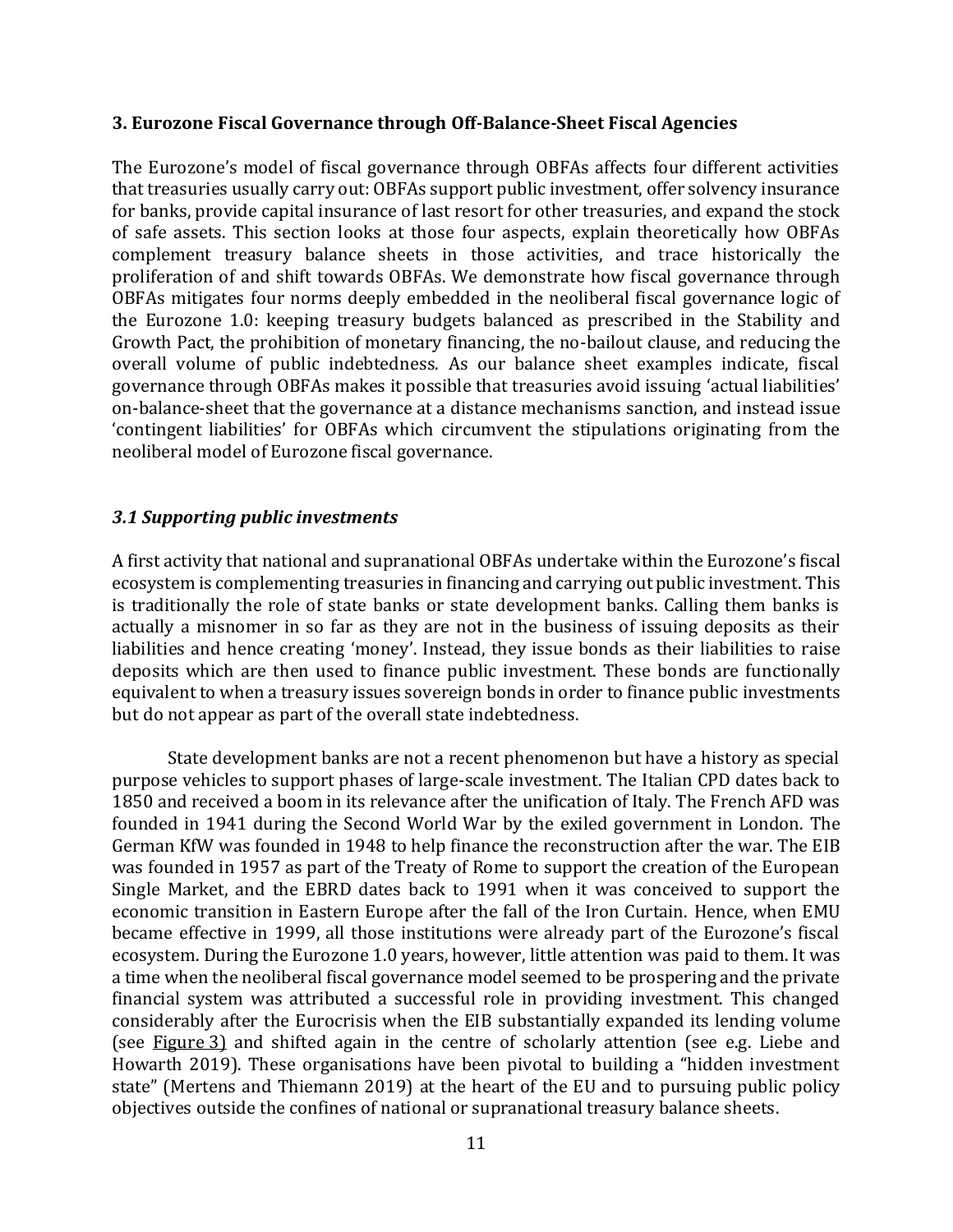

*Figure 3—EIB lending volume 1959-2019, in EUR billion*

*Source: European Investment Bank data portal*

The role of public investment OBFAs in the Eurozone should be seen in light of the governance logic connected to treasuries. The Stability and Growth Pact was introduced to put the balance sheet developments of different Eurozone treasuries in tune. At the same time, it introduced artificial restrictions on treasuries' elasticity space. These restrictions were asymmetric in the sense that they were less binding in expansionary phases but decisive in contractionary phases. As the Eurozone 1.0 was by and large expansionary, OBFAs played less of a role. However, when the Eurocrisis hit, the associated bailouts and the setting in of the bank-sovereign doom loop heralded a contractionary phase that was even further supported by the Fiscal Compact and the European Semester, public investment OBFAs enjoyed a revival as sources of elasticity. Part of the reason for this is that the EU "treasury" is not allowed to issue its own bonds for funding EU projects. Some exceptions to this notwithstanding, the EU "treasury" balance sheet is highly inelastic and dependent on the multiannual households negotiated by the EU member states. The EIB and its subsidiary, the EIF created in 1994, are OBFAs that in some respect mitigate those restrictions.

Figure 4 represents the relation between treasuries and public investment OBFAs. To circumvent restrictions posed on its ability to issue sovereign bonds as an *actual* liability, the treasury can sponsor a public investment OBFA which takes over the role. Instead, the treasury just has a *contingent* liability as it provides a backstop for the public investment OBFA. This contingent liability allows the OBFA to essentially operate as a quasi-autonomous arm of the treasury, extending its activities, but without being constrained by the same regulations governing the treasury.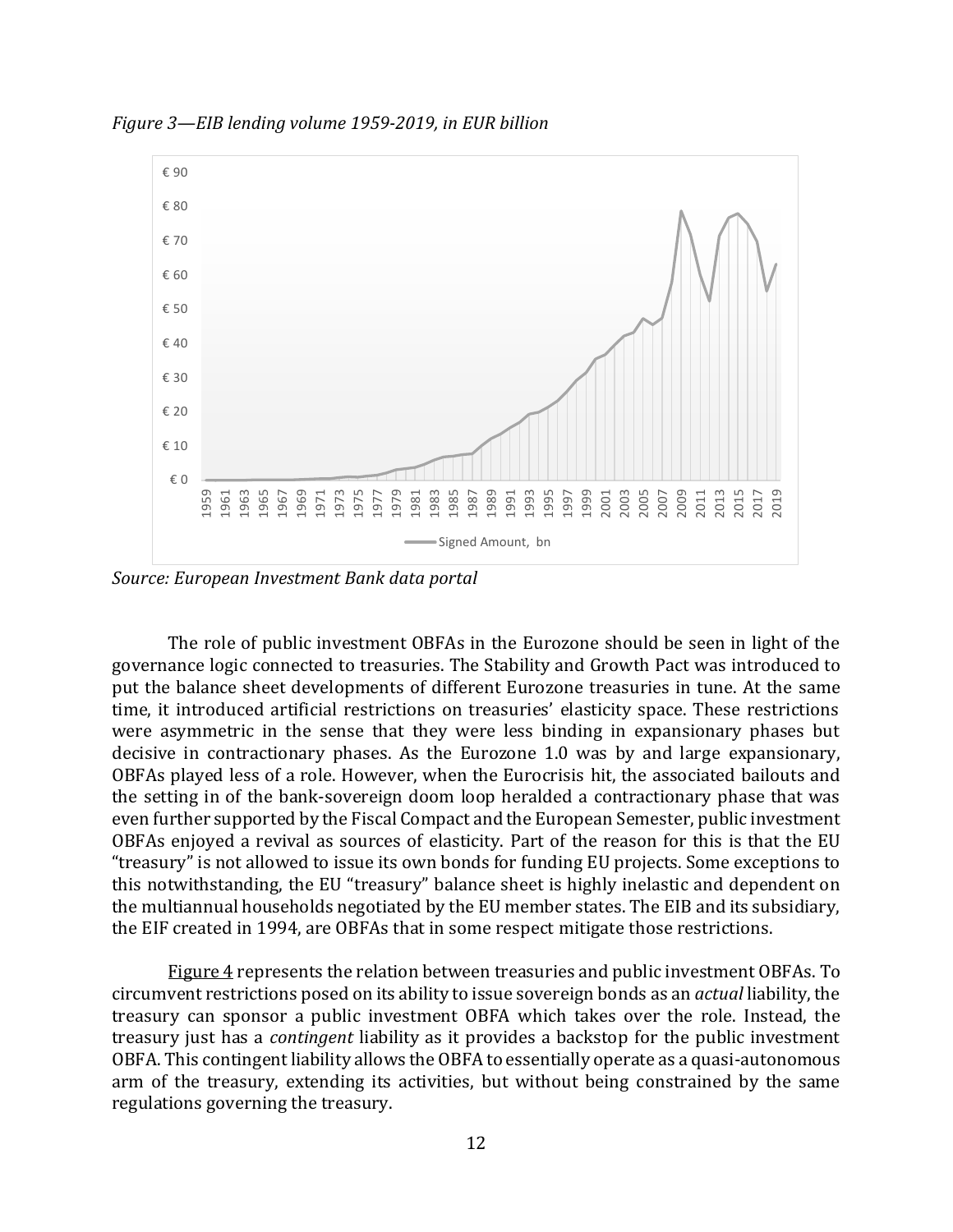## *Figure 4—Public investment financing through an OBFA*



The year 2020, which arguably marks the beginning of a Eurozone 3.0, augurs a further proliferation of OBFAs to finance public investment. In March, the EIB announced it will mobilise up to EUR 40 billion additional lending (EIB and EIF 2020). In July, with treasury balance sheets pushed to the limits due to the Covid-19 response, the European Heads of State and Government voted for a Covid-19 relief package known as Next Generation EU (NGEU) that not only grants extended rights to the EU "treasury" to issue bonds up to a limit of EUR 750 billion until the year 2026 but also sets up the Recovery and Resilience Facility (RRF) as a new OBFA to finance public investment (European Council 2020). This ties in with recent developments for national treasuries in countries that used to be at the forefront for advocating fiscal restraint. In September, the Dutch ministry of finance launched the EUR 20 billion National Growth Fund (Rijksoverheid 2020). Not long before that, two leading German economic think tanks had called for a EUR 450 billion national investment fund (Bardt et al. 2019).

In sum, governing through OBFAs for the purpose of fostering public investment has a long tradition in Europe. OBFAs became part of the Eurozone, even though they are not specific EMU-19 institutions but cater to the entire EU. With reduced relevance during the Eurozone 1.0, public investment OBFAs witnessed a revival in the Eurozone 2.0 and seem to be among the primary governance choices to tackle the issues of the Eurozone 3.0.

#### *3.2 Offering solvency insurance for banks*

A second activity in which OBFAs support national and supranational treasuries in the Eurozone fiscal governance regime is in providing solvency insurance for the banking system. Traditionally, solvency insurance implies that depositors in a bank have their deposits insured in case the bank goes bankrupt. Those deposit insurance schemes typically work with contributions that banks have to pay to balance sheets that act as insurance vehicles. However, these insurance vehicles only administer emergency liquidity up to a certain limit. Any such *ex ante* limit may be too low in case of a deep systemic crisis and may necessitate that national treasuries as ultimate capital backstop use their elasticity space and stock up the insurance vehicles. Therefore, these vehicles have a treasury guarantee as implicit contingent asset, which makes them *de facto* OBFAs. Figure 5 shows the connection between treasuries and solvency insurance OBFAs to provide solvency insurance for the banking system.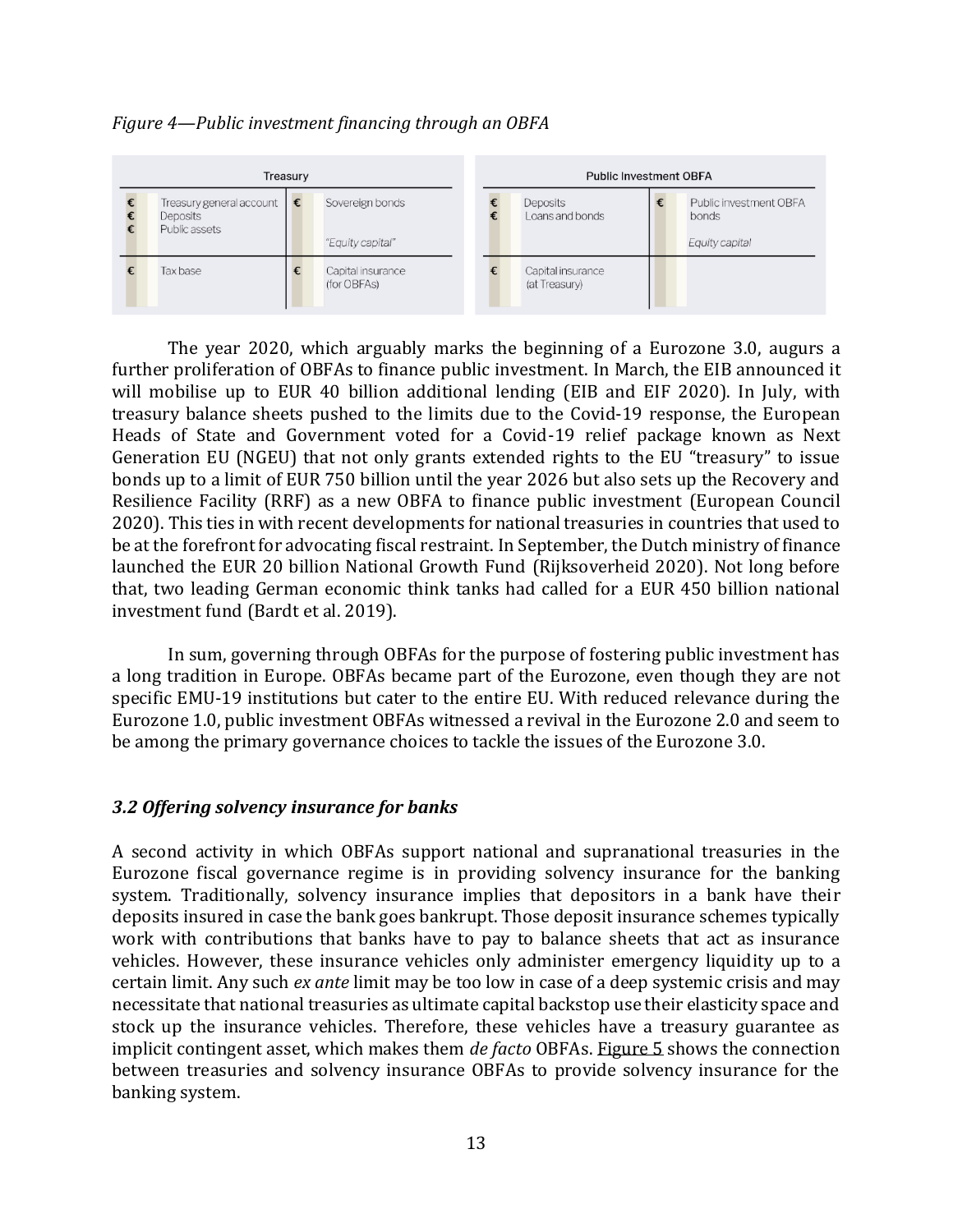#### *Figure 5—Solvency insurance for banks through an OBFA*



The prohibition to monetise public debt incorporated in the Eurozone's mode of fiscal governance (Art. 123 TFEU) implied that national treasuries could only issue new sovereign bonds on the secondary market where they would be bought by private banks, and not sell them on the primary market to central banks. The disciplining effect of market forces inscribed in the neoliberal mode of fiscal governance would prevent national treasuries from overissuing sovereign debt and would instead incentivise them to keep their budget balanced. Prohibiting the ECB and NCBs from buying treasuries on the primary market was a stark change from other monetary architectures in which this is a normal and legitimate practice (Ryan-Collins and van Lerven 2018).

The Eurocrisis turned the logic of this regime upside down. Instead of exhibiting stabilising behaviour as expected by the efficient markets hypothesis, the shadow banking system collapsed in the 2007-9 Financial Crisis and spilled over to European banking systems (Nesvetailova 2010; Milne 2009). From 2009 onwards, banking systems did not at all deliver on their intended role to induce discipline and control European treasuries to exhibit fiscal prudence. By contrast, treasuries had to forego prudence and take on masses of new sovereign debt in order to bail out national banks at the brink of bankruptcy. Hence, the Eurocrisis showed the inherent flaws of the neoliberal fiscal governance regime which was a fair-weather construct in so far as it did not foresee the inherent instability of finance and the possibility of endogenous default (Minsky 1986)

The main response to the banking crisis for the Eurozone 1.0 was the introduction of a Banking Union—a project announced via the Four Presidents' Report in 2012 (Van Rompuy et al. 2012). Even though the actual meaning and the actual policies of the Banking Union have changed repeatedly, it has three main pillars (Howarth and Quaglia 2016): First, the supervision of large Eurozone banks would no longer be carried out by national supervisors but will be organised supranationally at the ECB (through the so-called 'Single Supervisory Mechanism', SSM). Second, a Eurozone-wide resolution mechanism is put in place to make it possible that systemically important banks can enter into bankruptcy while maintaining their systemic function during the crisis (the so-called 'Single Resolution Mechanism', SRM). Third, all Eurozone banks would become subject to standardised regulations for deposit insurance (the 'European Deposit Insurance Scheme', EDIS). While the SSM and SRM were quickly put into force between 2013 and 2016, the EDIS plans have stalled due to fierce objections by some member states (cf. European Commission 2020a).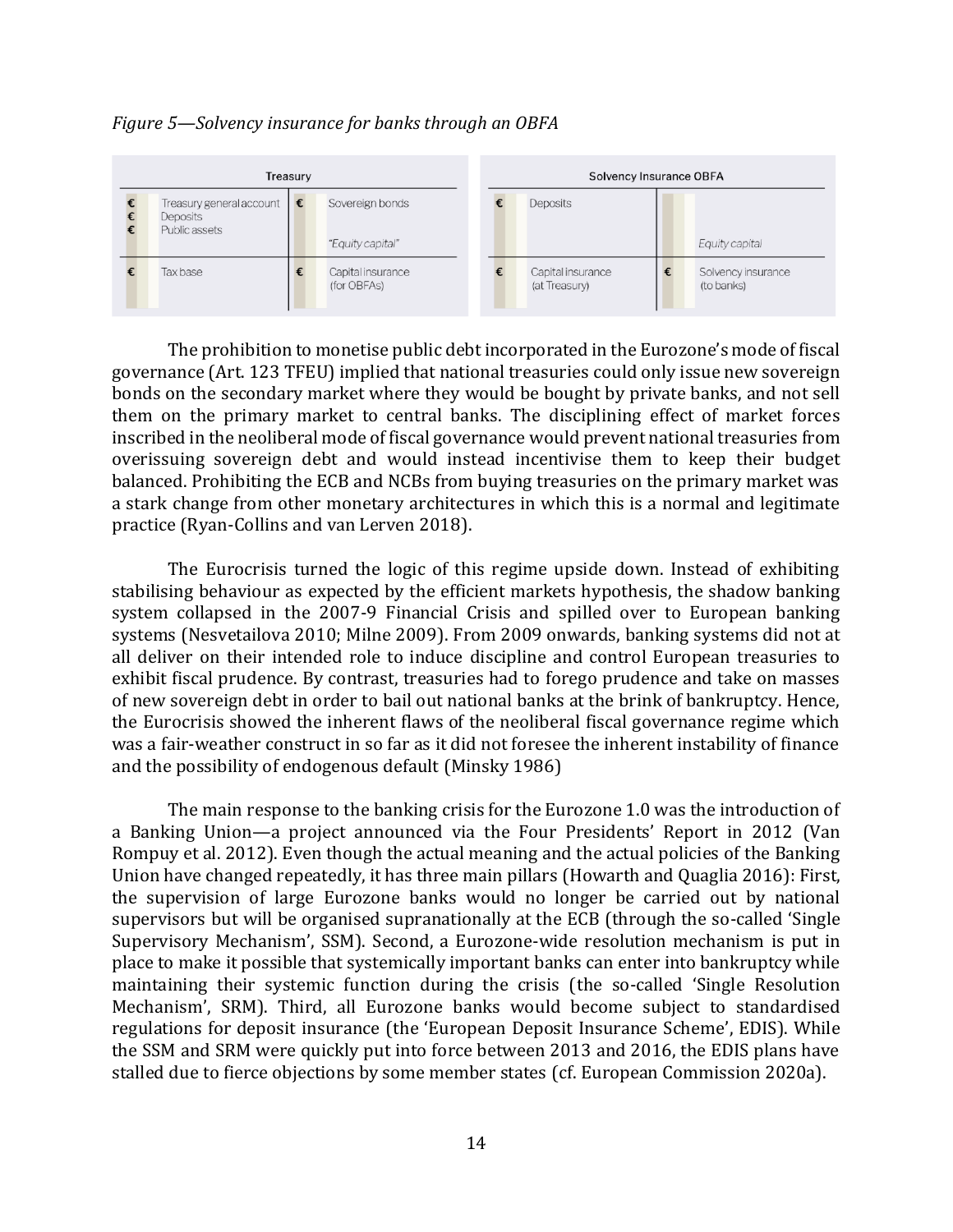While these mechanisms primarily target the banking and central banking segments of the Eurozone architecture, they also have implication for the Eurozone's fiscal governance regime, which further point to a proliferation of OBFAs. On one hand, the Single Resolution Fund (SRF) is an OBFA that was introduced via the Regulation (EU) No 806/2014 (SRM Regulation). From 2016 to 2023, systemically important Eurozone banks have to pay in contributions until they reach the target level of at least 1% of total deposits covered. These contributions should be available in the next crisis to provide emergency liquidity while the resolution plans for systemically important banks are carried out (Single Resolution Board 2020). However, there is no guarantee that the full sum will be enough. Instead, implicit guarantees are in place by national treasuries to supply more funds. Due to contingent nature of these assets and liabilities, the SRF should best be understood as an OBFA.

On the other hand, the plans for a Eurozone-wide deposit insurance scheme would foresee the creation of a European Deposit Insurance Fund (EDIF) as a new Eurozone-wide OBFAs next to the SRF. So far, national deposit insurance schemes operate with OBFAs such as the EBdB, the EdB, the FGDR and the FGD. According to the draft regulation of the European Commission finalised in 2015, the EDIF "should be financed by direct contributions from banks" while still receiving implicit fiscal backstops from national treasuries as "only extraordinary public financial support should be considered to be an impingement on the budgetary sovereignty and fiscal responsibilities of the Member States" (European Commission 2015, 23).

In sum, we can see that also the project of Banking Union, insofar as it involves institution-building on a European level, follows the logic of governing through OBFAs. This is partly a consequence of the disciplining stipulations for the behaviour of treasuries and the Eurosystem built in the original Eurozone architecture, following along the lines of the neoliberal mode of fiscal governance.

# *3.3 Providing capital insurance of last resorts for other treasuries*

Third, OBFAs support treasuries in acting as capital insurers of last resort for other treasuries.<sup>2</sup> Once a crisis hits, treasuries are the ultimate backstops to provide emergency elasticity—in other words, to take on new debt and provide emergency loans or transfers to other balance sheets in a monetary architecture. An intricate question is whether such support should also be granted to other national treasuries in the Eurozone—the big conflict line of "monetary solidarity" (Schelkle 2017; Hübner 2019).

The Treaty of Maastricht foresaw for the Eurozone 1.0 that treasuries should not be made liable for the sovereign debt accumulated by other treasuries through the

<sup>2</sup> In the context of the Eurozone literature, what we call "capital insurance of last resort" is often referred to as a "lender of last resort" function (see e.g. Schmidt 2020). We find this label somewhat misleading as it conflicts with the traditional role that central banks play when they expand their balance sheet and create reserves to provide emergency liquidity for banks through the discount window—an activity that lies at the heart of monetary policy.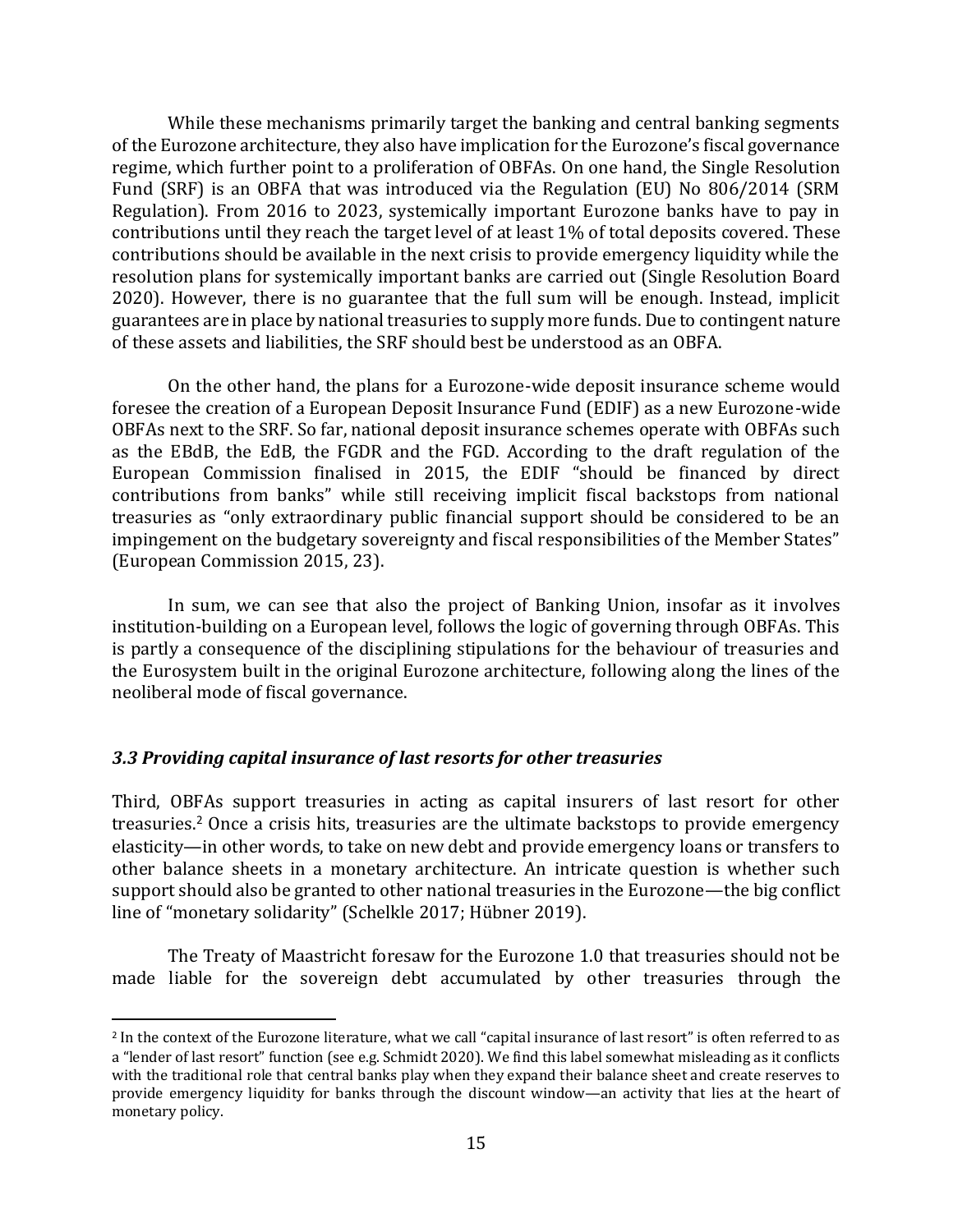abovementioned no-bailout clause. The fear some Eurozone treasuries exhibited that others would demand to have their debts shifted onto them fed into the neoliberal fiscal governance model(Brunnermeier, James, and Landau 2016). This resulted in the no-bailout clause which ruled out that surplus treasuries (i.e. the German one in our model) would provide implicit or explicit capital insurance as contingent liability for deficit treasuries (i.e. the Italian one in our model) which would hold this as a contingent asset. With the introduction of EMU in 1999, countries such as Italy, Spain, Portugal and Greece received better refinancing conditions as the interest spreads on their sovereign bonds fell dramatically and reached the same level as German sovereign bonds. Figure 6 indicates this development. Contrary to the desire of surplus countries, it suggests that markets' outside perception may very well have been that an implicit capital insurance from Germany for those other treasuries was in place as *ex ante* treaty regulations cannot overrule financial necessities in a monetary union, and that by introducing the single currency, all European sovereign bonds would face the same credit risk as the German ones.

This arrangement faced its ultimate test when the 2007-9 Financial Crisis hit, infected European banking systems and spilled over to national treasuries' balance sheets causing a sovereign bond crisis. As Figure 6 shows, interest rates on sovereign bonds for Greece, Italy, Portugal and Spain skyrocketed from 2009 onwards. With the sudden rise in refinancing costs, the debt levels those countries had attained during the Eurozone 1.0 became untenable. The group of countries hit hardest by the crisis—often referred to as GIPS—were facing bankruptcy, defined as a default on their promises to pay back their maturing sovereign debt, unless someone came to help them service their debt. However, the nobailout clause ruled out that other Eurozone treasuries would help them out.



*Figure 6—Interest rates of German, Spanish, Greek, Italian and Portuguese bonds, 1994-2015*

*Source: ECB Statistical Data Warehouse*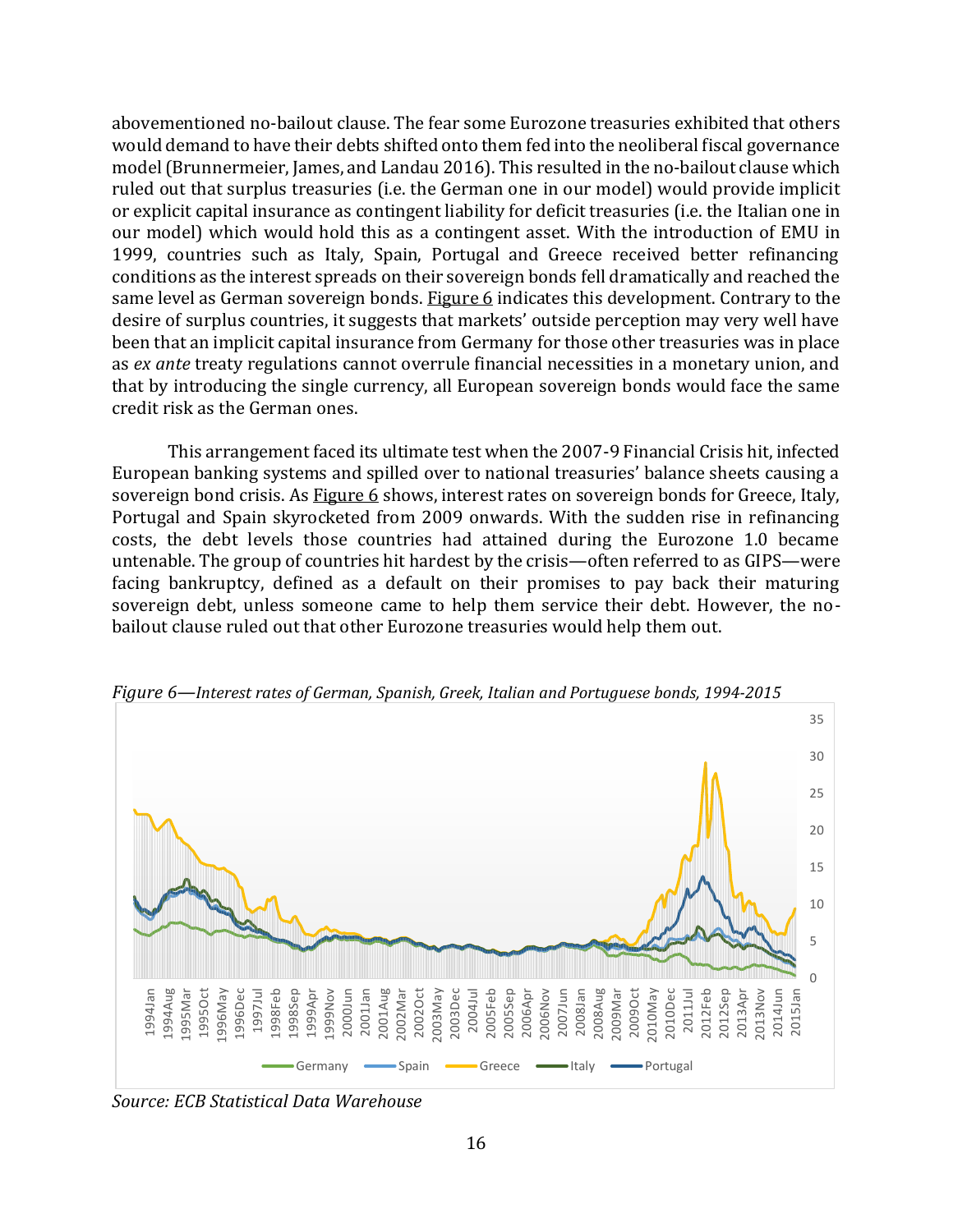The solution to this dilemma was the introduction of OBFAs to provide capital insurance of last resort to Eurozone treasuries in crisis (see Figure 7). On one hand, it avoided the national bankruptcy of a Eurozone member state—an undefined situation for the monetary union which would have likely toxic implications for the entire Eurozone financial system. On the other hand, it allowed the creditor states to maintain the façade that the no-bailout clause was still in place and worth the paper it was written on. The immediate necessity to prevent sovereign default heralded the new model of fiscal governance through OBFAs.





In 2010, during the peak phase of the Eurocrisis, two temporary emergency OBFAs were set up: the European Financial Stability Facility (EFSF) and the European Financial Stability Mechanism (EFSM). The EFSF was sponsored by Eurozone treasuries as a special purpose vehicle under Luxemburg law. It was authorized to issue bonds on private capital markets with an initial borrowing limit of EUR 440 billion in 2010 that was increased to EUR 780 billion in 2011. The EFSM is a similar special purpose vehicle that is partly guaranteed by the EU Commission using the EU budget as collateral. It has the authority to raise up to EUR 60 billion through bond issuance. Between 2011 and 2015, both the EFSF and the EFSM gave loans to the Irish, Portuguese and Greek treasuries against conditionalities to prevent their sovereign default.

In 2012, those temporary OBFAs were replaced by the European Stability Mechanism (ESM). In contrast to the EFSF and the EFSM, the ESM is a permanent OBFA based on an international treaty. It has an authorised capital of EUR 700 billion of which EUR 80 billion have been paid-in *ex ante* and EUR 620 billion are callable (ESM Treaty). A Eurozone country is only allowed to make use of the ESM after signing the Fiscal Compact, which makes the introduction of a national debt break and the commitment to the amended Stability and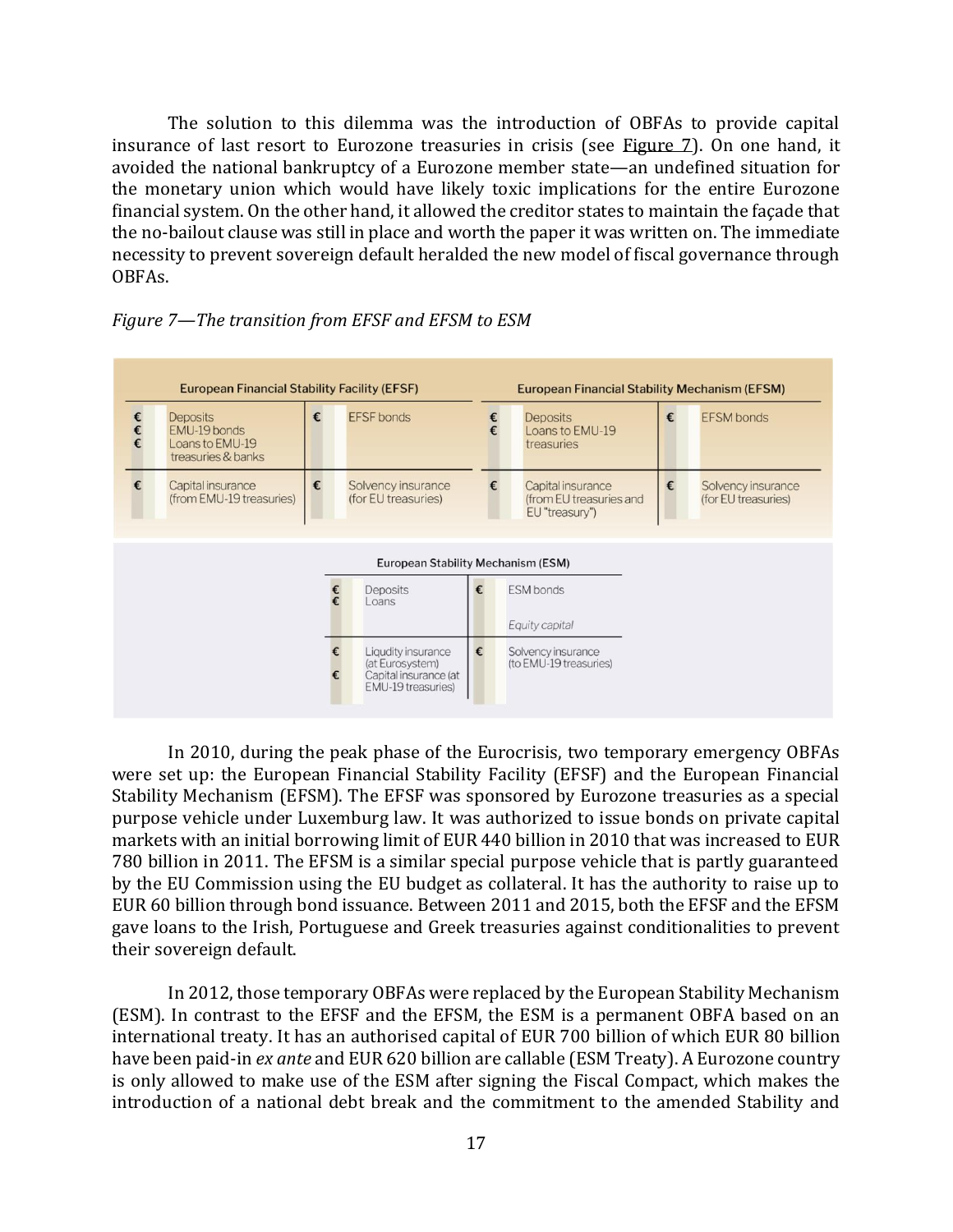Growth Pact mandatory. In effect, a Eurozone country that wants to request support from the ESM has to rhetorically submit to the norms of the neoliberal model of fiscal governance to then be partly relieved from them by creating elasticity on an OBFA. This has become a dominant feature of fiscal governance in the Eurozone 2.0.

During the Eurozone 2.0 years, very much in line with the mode of fiscal governance through OBFAs, Brussels think tanks repeatedly launched the idea of transforming the ESM further into a European Monetary Fund (EMF). In the proposal of Sapir and Schoenmaker (2017), for example, a hypothetical EMF would build on the existing structures of the ESM but in addition offer an orderly procedure to deal with sovereign default. Moreover, it would no longer be bound by the unanimity rule. Instead, it could act more proactively and function as proper counterpoint to the ECB in matters of financial stability. In a nutshell, the EMF à la Sapir and Schoenmaker would provide a version of the long debated 'fiscal union', though not by coming to a solution in the conundrum of politically unifying different national treasuries and potentially uploading competencies to an EU household but by going for the 'governance through OBFA' model all the way and fully politicising a newly created OBFAs on a European level, endowed with a greater amount of competencies. Even though the EMF proposal is currently on hold, it may be pulled out of the hat once the next sovereign debt crisis hits.

In sum, Eurozone fiscal governance at the beginning of the Eurozone 3.0 is in a situation where the no-bailout clause is still in place as a treaty level norm and a relic of the original neoliberal governance model but is alleviated by workarounds based on OBFAs which provide a solution neither the creditor nor the debtor countries are fully happy with. Where populist voices in creditor countries bemoan the fact that taxpayer money is used to pay for deficit countries debt, the debtor countries receive only just-enough emergency loans to keep them alive while having to face conditionalities that they perceive both as humiliating and restricting their policy space. Governance through OBFAs defines the current *modus operandi* in a conflict about sharing responsibilities over the issuance and service of public debt that has been looming on the continent for generations.

#### *3.4 Expanding the stock of safe assets*

Fourth, OBFAs may be used to increase the amount of safe assets for the financial system. The most common safe assets are treasury bonds. Holding them allows all other balance sheets such as banks, non-bank financial institutions and households to 'store wealth' even in times of crisis, i.e. maintain a level of balance sheet expansion over time. From this point of view, treasury bonds are themselves a public good that is in high demand and constant undersupply—in fact, the more the credit system expands to support a growing economy, the greater the shortage of safe assets becomes. In the United States, Government Sponsored Enterprises (GSEs) such as Fannie Mae and Freddie Mac are OBFAs that support the treasury in supplying safe assets (Gorton, Lewellen, and Metrick 2012). The Eurozone does not itself have any such vehicles but the European Commission has plans for it in the making to address the Eurozone's shortage of safe assets. Very much in line with the model of fiscal governance through OBFAs, the EU Commission proposed the development of a European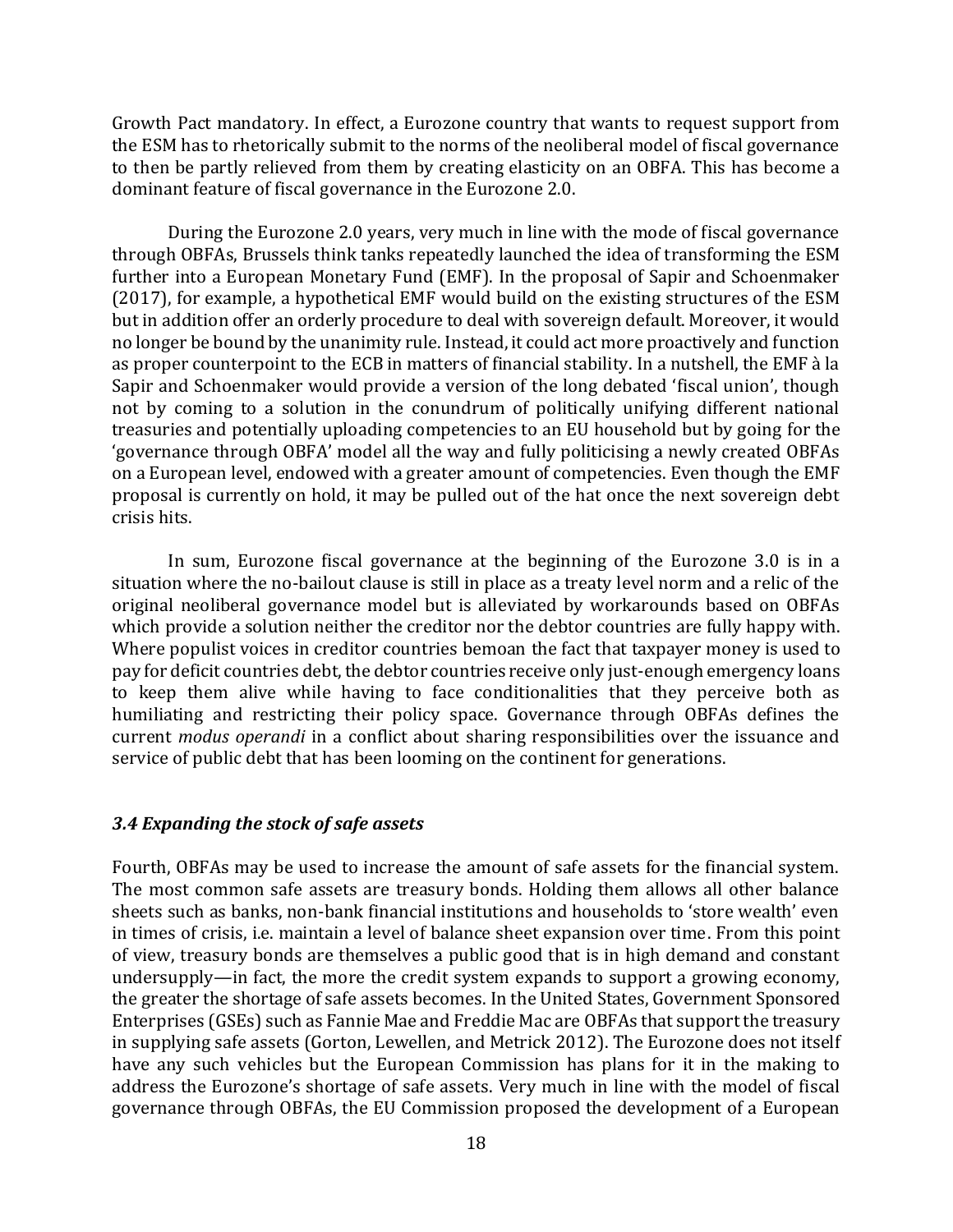supranational OBFA that would supply 'Sovereign Bond-Backed Securities' (SBBS) to create genuine European safe assets.

In economists' parlance, a safe asset may be defined as a "a simple debt instrument that is expected to preserve its value during adverse systemic events", as it is "information insensitive" and has "special value during economic crises" (Caballero, Farhi, and Gourinchas 2017, 26–27). Safe asset theory derives from a 'standard model' in the tradition of Eugene Fama's efficient market hypothesis. Accordingly, this standard model assumes a world in which all future cash flows from treasury balance sheets are certain, which makes their sovereign bonds risk-free benchmark assets (Giovannini 2013). The contemporary financial system has come to rely heavily on safe assets as collateral for repo markets and monetary policy implementation. Moreover, the Basel regulations require banks to maintain a certain amount of safe assets in relation to their equity capital (Brunnermeier et al. 2012, 1–2).

The Eurozone fiscal ecosystem, as is widely argued (Leandro and Zettelmeyer 2019), faces a safe asset shortage. Eurozone balance sheets do not create a sufficient volume of 'information insensitive' debt to satisfy the demand for it. Arguably, the neoliberal model of Eurozone fiscal governance, which has a very one-dimensional understanding of sovereign debt and is geared towards reducing the overall volume of sovereign debt issued, has contributed to this safe asset shortage. While there is ample debt of 'deficit' country sovereign debt to which markets do not attribute the role of being a safe assets. The main safe asset, German sovereign bunds, by contrast are so sought after that they continuously have negative interest rates—investors pay the German treasury money in order to be able to store their wealth with them. To satisfy their demand for safe assets, European banks and non-bank financial institutions routinely turn to the US and hold US sovereign bonds as safe assets.

Arguably the first-best solution to achieve a Eurozone safe asset would be to create a European treasury that issued EU or Eurozone sovereign bond ("Eurobonds"), backed by the treasuries of all member states. But this is not only highly contested among Eurozone member states but also clashes with the no-bailout clause in the TFEU. To nevertheless provide a Eurozone-wide safe asset that helps overcome the segregation of Eurozone banking systems, a number of second-best proposals have been developed (Claeys 2018; Gabor and Vestergaard 2018; Leandro and Zettelmeyer 2019). Among the suggestions floated, the EU Commission jumped on the SBBS proposal developed by van Riet (2017) (European Commission 2020b). It goes back to the proposal of the euro-nomics group (Brunnermeier et al. 2012) for the introduction of European Safe Bonds (ESBies). Both rely on the creation of a new supranational OBFA that buys up sovereign bonds and securitises them.

Brunnermeier et al. (2012) propose that a new OBFA, the European Debt Agency (EDA), should hold Eurozone sovereign bonds as assets and issue ESBies as liabilities. The underlying sovereign bonds would be bought according to a fixed ratio. Therefore, the EDA would not be able to bail out a Eurozone treasury in financial trouble. The senior tranche of ESBies would be the safe asset, the junior tranche would be risky and sold on to willing investors in the market (ibid: 4-5). For the portfolio of sovereign bonds, they propose a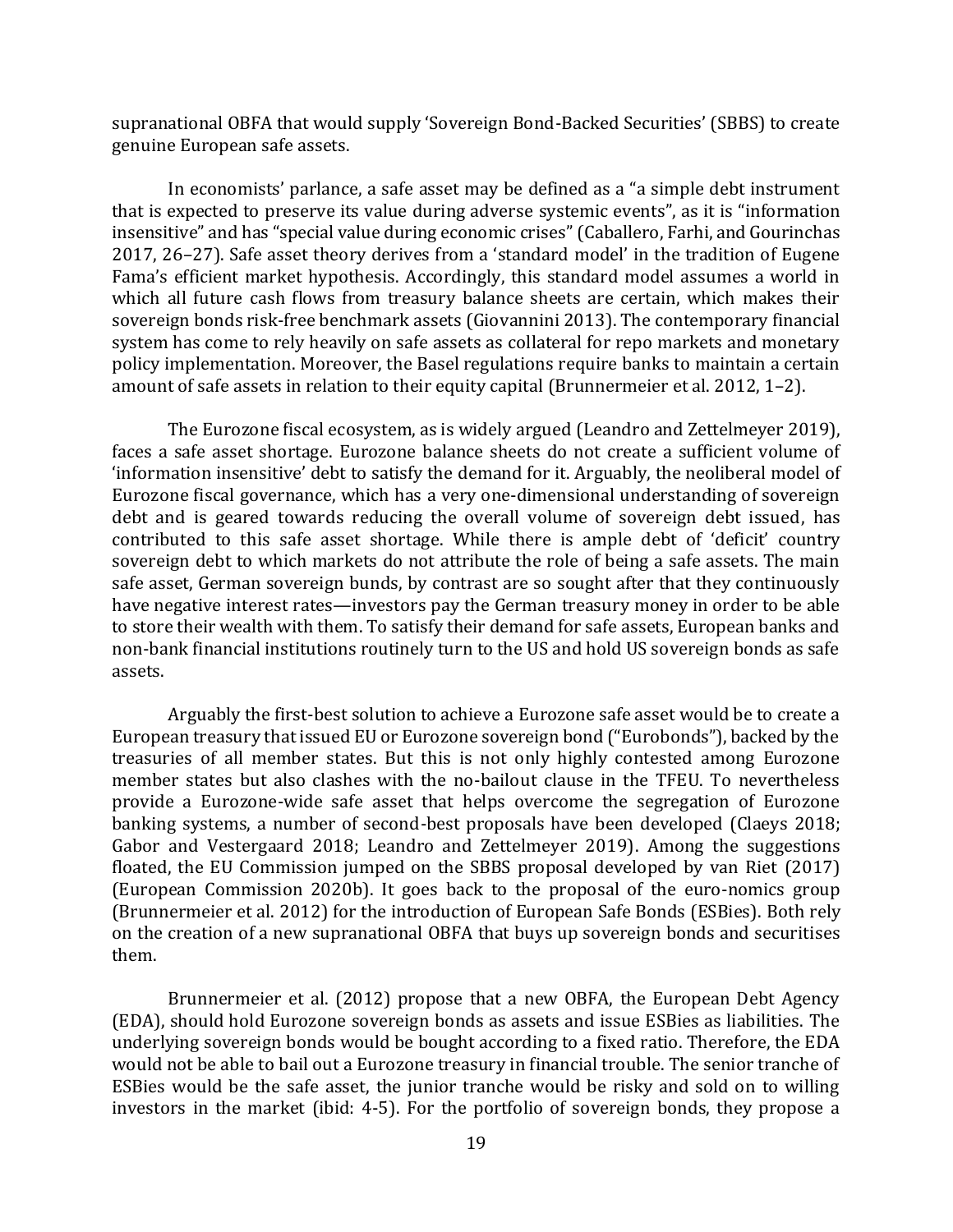weighed share according to GDP-size over last five years. An alternative would be the weights of the ECB used to determine the allocation of seigniorage.

Van Riet (2017) discusses the ESBies proposal with a lot of sympathy and brings up the possibility that the ESM could take over the role on the proposed EDA (ibid: 46). A supranational vehicle would buy government bonds, package and securitise them into two distinctive tranches. The larger senior tranche, amounting to 70% of the portfolio, would become the single safe asset, the synthetic Eurobond. The junior tranche, offering higher yield for higher risks, would take the first losses (Gabor and Vestergaard 2018: 19). Figure 8 represents an idealized depiction of such securitization OBFA to expand the volume of safe assets.





In sum, the current official strategy to tackle the perceived safe-asset shortage in the Eurozone through a supranational securitisation vehicle is similarly indicative of the new mode of governance through OBFAs, whereby off-balance-sheet instruments are created in order to bypass institutional or political constraints that would otherwise amplify the issue of shortage of safe assets.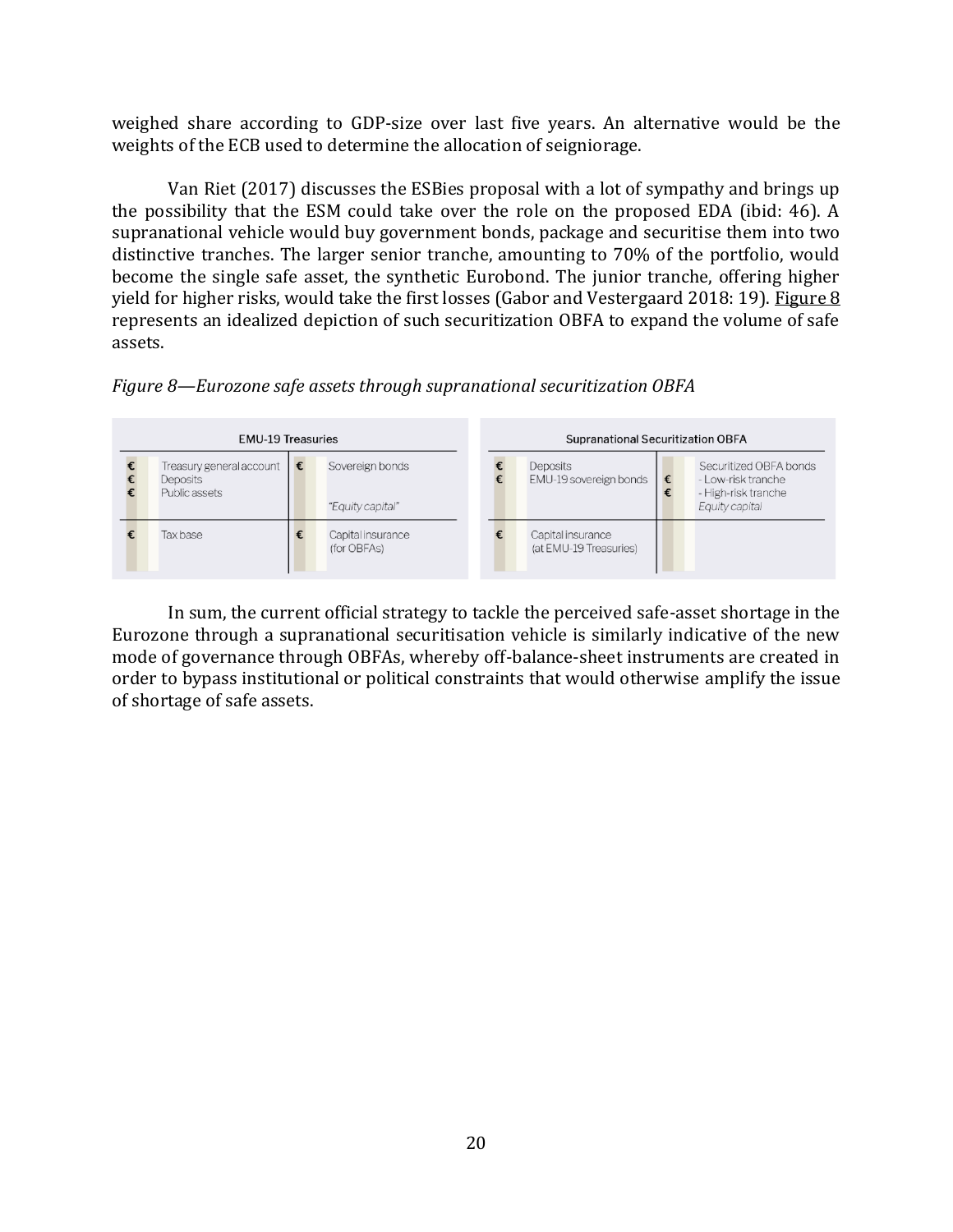#### **4. Conclusion**

This article has analysed how the neoliberal model of Eurozone fiscal governance embedded in the original Maastricht Regime has been gradually superseded or at least complemented by a mode of fiscal governance through OBFAs. The budgetary constraints inscribed in the Maastricht Treaty and the flawed logic of market discipline led policymakers wrestling with crises to devise creative ways of expanding the Eurozone fiscal ecosystem so that instruments that are normally under the purview of treasuries are still available but offbalance-sheet. As our analysis has shown, this has resulted in the proliferation of Eurozone OBFAs, which in this case can increase the scope for public investment and expand the stock of safe assets to support a growing economy, all the while providing solvency insurance for banks and capital insurance for treasuries as mechanisms that shelter the economy in case of distress.

Still, Eurozone governance through OBFAs—while arguably being a creative, pragmatic and relatively successful form of technocratic bricolage—reinforces an age-old problem afflicting the EU: its democratic deficit (Kratochvíl and Sychra 2019; Follesdal and Hix 2006). The EU always had to juggle problems with its "input legitimacy" while compensating for this with its problem-solving competence, or "output legitimacy" (Schmidt 2020; Scharpf 2009). To do so, it has built a web of bureaucracy and an arcane institutional structure that allows it to improve the capacity of governance at the EU level so that it can deliver policies in the name and for the benefit of the EU citizens in a highly power-dispersed system, and thus increase output legitimacy. The proliferation of OBFAs, as a technocracydriven process, ties into this trend. OBFAs tend to be initiated by technocratic actors, more often than not driven by the European Commission, and as such are situated in between states and markets (Braun, Krampf, and Murau 2020).

Difficult decisions lie ahead for what we have called Eurozone 3.0, the new Eurozone institutional and ideational set-up ushered in by the twin pressure of the climate crisis and the Covid-19 crisis. Driven by the imperatives of environmental sustainability and digital transformation, as well as by breaking apart state aid rules and engaging in hitherto sacrilegious issuance of common debt, however temporarily, the EU is confronted with the issue of having to lay to rest the neoliberal model of economic governances in which market forces exert disciplining power upon national budgets and to engage in a more politicised form of governance which puts additional pressure upon its democratic legitimacy. A way to close this democratic deficit while embracing the emerging mode of fiscal governance through OBFAs as a fact of life and endogenous response to real-world problems could be to place the supranational OBFAs under the authority of the European Parliament.

Indeed, the 2019 European Elections and the farce of abruptly jettisoning the principle of *Spitzenkandidat* has effected a profound blow to attempts of increasing the European Parliament's relevance. Receiving budget authority over OBFAs would be an effective channel for instilling it with a new sense of purpose. As OBFAs are mostly missionrather than profit-driven agencies, their governance can be integrated into the deliberative cycles of the European Parliament. Some of these OBFAs, furthermore, have the potential to improve input legitimacy not only through representative avenues, but also through direct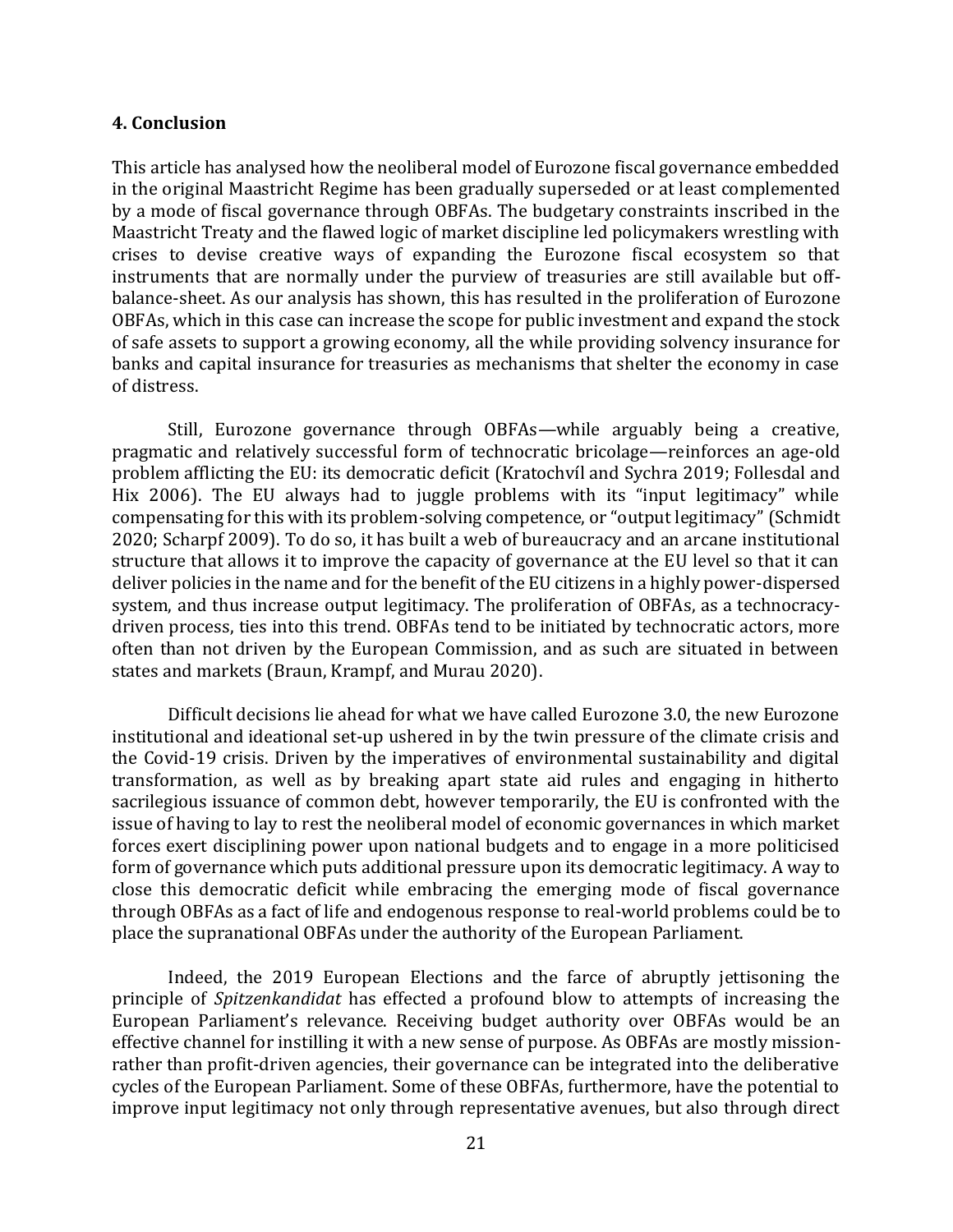forms of participation. For example, many public investment banks are highly localised and narrowly focused organisations, which means that there is scope for participatory forms of governance at the local level, in which unions, local SMEs, and civil society actors can contribute to carving the public objectives of OBFAs alongside management and technocrats. Governing through OBFAs, as this paper has shown, is a mode of governance in its own right and should be more widely acknowledged, as it presents both shortcomings but also opportunities for increasing governing capacity and even, perhaps, democratic legitimacy.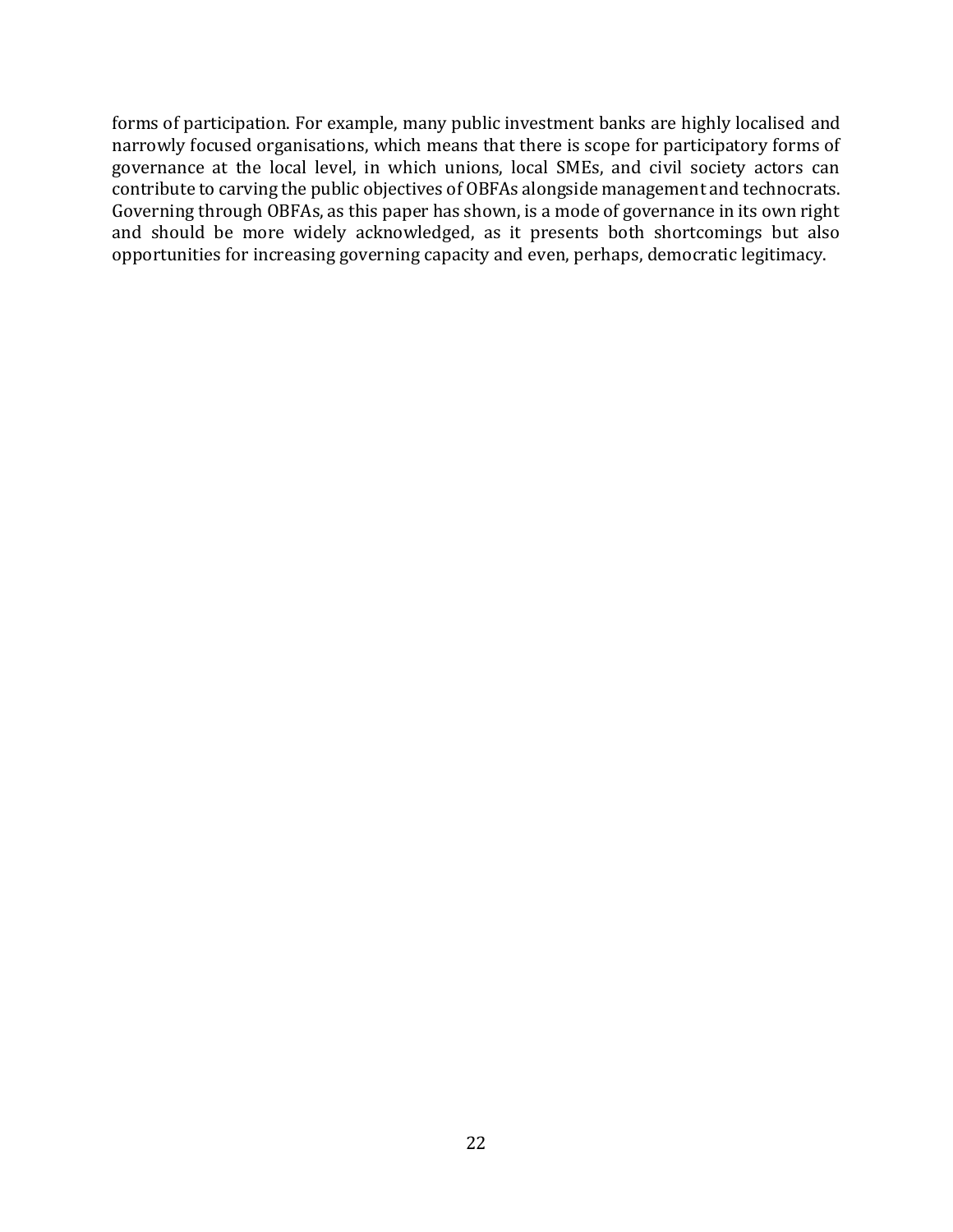# **References**

- Arestis, Philip, and Malcolm Sawyer. 2007. 'Can the Euro Area Play a Stabilizing Role in Balancing Global Imbalances?' In *Euroland and the World Economy. Global Player or Global Drag?*, 53–71. Basingstoke: Palgrave Macmillan.
- Bardt, Hubertus, Sebastian Dullien, Michael Hüther, and Katja Rietzler. 2019. 'Für Eine Solide Finanzpolitik. Investitionen Ermöglichen!' IW-Policy Paper 10/19. Cologne: Institut der Deutschen Wirtschaft and Institut für Makroökonomie und Konjunkturforschung.
- Blyth, Mark. 2013. *Austerity: The History of a Dangerous Idea*. Oxford; New York: Oxford University Press.
- Bonefeld, Werner. 2017. 'Authoritarian Liberalism: From Schmitt via Ordoliberalism to the Euro'. *Critical Sociology* 43 (4–5): 747–61. https://doi.org/10.1177/0896920516662695.
- Braun, Benjamin. 2018. 'Central Banking and the Infrastructural Power of Finance: The Case of ECB Support for Repo and Securitization Markets'. *Socio-Economic Review*. https://doi.org/10.1093/ser/mwy008.
- Braun, Benjamin, and Leah Downey. 2020. 'Against Amnesia: Re-Imagining Central Banking'. Zurich: Council on Economic Policies. https://www.cepweb.org/againstamnesia-re-imagining-central-banking/.
- Braun, Benjamin, Daniela Gabor, and Marina Hübner. 2018. 'Governing through Financial Markets: Towards a Critical Political Economy of Capital Markets Union'. *Competition & Change* 22 (2): 101–16. https://doi.org/10.1177/1024529418759476.
- Braun, Benjamin, Arie Krampf, and Steffen Murau. 2020. 'Financial Globalization as Positive Integration. Monetary Technocrats and the Eurodollar Market in the 1970s'. *Review of International Political Economy*

https://doi.org/10.1080/09692290.2020.1740291.

- Brunnermeier, Markus K., Luis Garicano, Philip R. Lane, Marco Pagano, Ricardo Reis, Tano Santos, David Thesmar, Stijn Van Nieuwerburgh, and Dimitri Vayanos. 2012. 'European Safe Bonds (ESBies)'. The euro-nomics group.
- Brunnermeier, Markus K., Harold James, and Jean-Pierre Landau. 2016. *The Euro and the Battle of Ideas*. Princeton and Oxford: Princeton University Press.
- Brunsden, Jim, Mehreen Khan, and Sam Fleming. 2020. 'EU Leaders Strike Deal on €750bn Recovery Fund after Marathon Summit'. *Financial Times*, 21 July 2020. https://www.ft.com/content/713be467-ed19-4663-95ff-66f775af55cc.
- Caballero, Ricardo J., Emmanuel Farhi, and Pierre-Olivier Gourinchas. 2017. 'The Safe Assets Shortage Conondrum'. *Journal of Economic Perspectives* 31 (3): 29–46.
- Claeys, Grégory. 2018. 'Are SBBS Realley the Safe Asset the Euro Area Is Looking For?' Blog May 28, 2018. Brussels: Bruegel.
- Crespy, Amandine. 2020. 'The EU's Socioeconomic Governance 10 Years after the Crisis: Muddling through and the Revolt against Austerity'. *JCMS: Journal of Common Market Studies* n/a (n/a). https://doi.org/10.1111/jcms.13083.
- Crouch, Colin. 2011. *The Strange Non-Death of Neo-Liberalism*. Cambridge: Polity Press.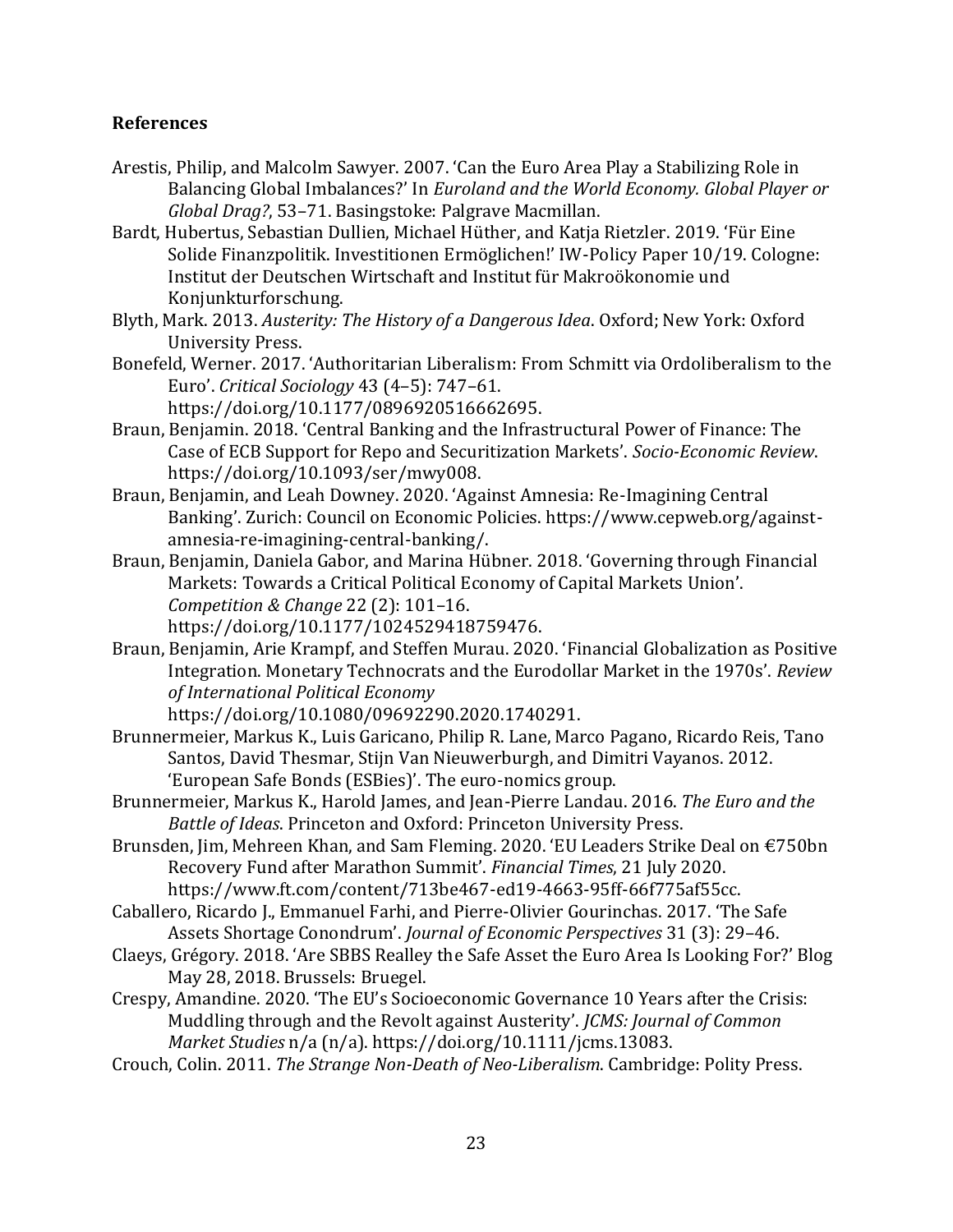- De Grauwe, Paul. 2013. 'Design Failures in the Eurozone: Can They Be Fixed?' SSRN Scholarly Paper ID 2215762. Rochester, NY: Social Science Research Network. https://doi.org/10.2139/ssrn.2215762.
- Delors, Jacques. 1989. 'Report on Economic and Monetary Union in the European Community'. Report to the European Council 17 April 1989. Committe for the Study of Economic and Monetary Union.
- Dutta, Sahil Jai, Ruben Kremers, Fabian Pape, and Johannes Petry. 2020. 'Critical Macro-Finance: An Introduction'. *Finance and Society* 6 (1): 34–44. https://doi.org/10.2218/finsoc.v6i1.4407.
- EIB, and EIF. 2020. 'The European Investment Bank's Response to Covid-19. Fact Sheet'. Luxemburg: European Investment Bank and European Investment Fund. https://www.eif.org/attachments/covid19-eib-group-response-factsheet-en.pdf.
- European Commission. 2015. 'Proposal for a Regulation of the European Parliament and of the Council Amending Regulation (EU) 806/2014 in Order to Establish a European Deposit Insurance Scheme'. COM(2015) 586 final. Brussels: European Commission. https://eur-lex.europa.eu/legal-

content/EN/TXT/PDF/?uri=CELEX:52015PC0586&from=EN.

- ———. 2020a. 'European Deposit Insurance Scheme'. Website. Brussels: European Commission. https://ec.europa.eu/info/business-economy-euro/banking-andfinance/banking-union/european-deposit-insurance-scheme\_en.
- ———. 2020b. 'Sovereign Bond-Backed Securities (SBBS)'. Brussels: European Commission. https://ec.europa.eu/info/business-economy-euro/banking-andfinance/banking-union/sovereign-bond-backed-securities-sbbs\_en.
- European Council. 2020. 'Conclusions of the Special Meeting of the European Council, 17-21 July 2020'. EUCO 10/20. Brussels: European Council.
- Feld, Lars P., Ekkehard A. Köhler, and Daniel Nientiedt. 2015. 'Ordoliberalism, Pragmatism and The Eurozone Crisis: How the German Tradition Shaped Economic Policy in Europe'. *European Review of International Studies* 2 (3): 48–61. https://doi.org/10.3224/eris.v2i3.23448.
- Follesdal, Andreas, and Simon Hix. 2006. 'Why There Is a Democratic Deficit in the EU: A Response to Majone and Moravcsik'. *JCMS: Journal of Common Market Studies* 44 (3): 533–62. https://doi.org/10.1111/j.1468-5965.2006.00650.x.
- Gabor, Daniela. 2020. 'Critical Macro-Finance: A Theoretical Lens'. *Finance and Society* 6 (1): 45–55. https://doi.org/10.2218/finsoc.v6i1.4408.
- Gabor, Daniela, and Jakob Vestergaard. 2018. 'Chasing Unicorns. The European Single Safe Asset Project'. *Competition and Change* 22 (1): 139–64.
- Gill, Stephen. 1998. 'European Governance and New Constitutionalism: Economic and Monetary Union and Alternatives to Disciplinary Neoliberalism in Europe'. *New Political Economy* 3 (1): 5–26. https://doi.org/10.1080/13563469808406330.
- Giovannini, Alberto. 2013. 'Risk-Free Assets in Financial Markets'. In *Sovereign Risk. A World Without Risk-Free Assets?*, edited by Bank for International Settlements, 73– 78. Basel: BIS Papers No 72.
- Gorton, Gary B, Stefan Lewellen, and Andrew Metrick. 2012. 'The Safe-Asset Share'. Working Paper 17777. Working Paper Series. National Bureau of Economic Research. https://doi.org/10.3386/w17777.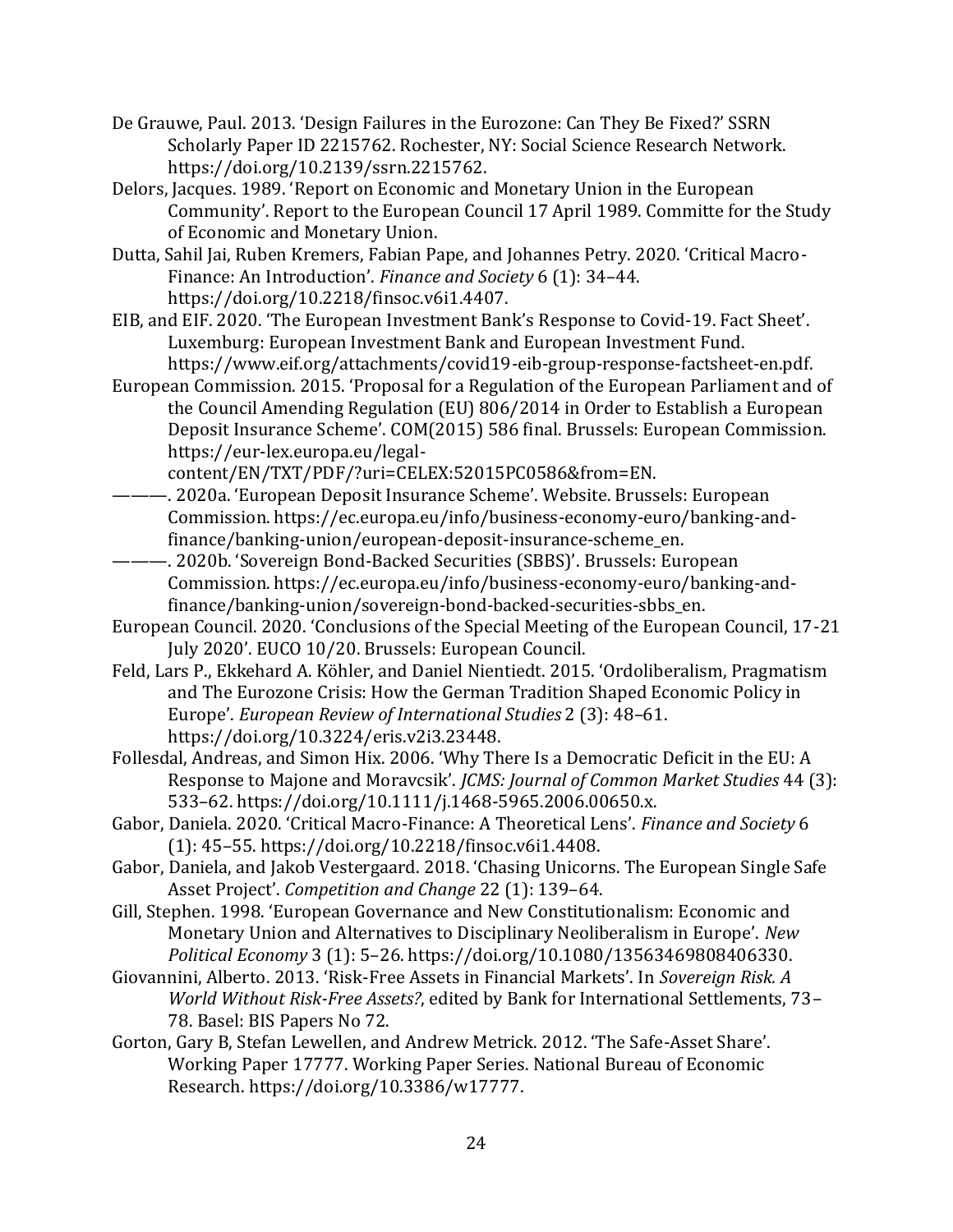- Hallerberg, Mark, Rolf Rainer Strauch, and Jürgen von Hagen. 2009. *Fiscal Governance in Europe*. Cambridge Studies in Comparative Politics. Cambridge: Cambridge University Press. https://doi.org/10.1017/CBO9780511759505.
- Harold, James. 2012. *Making the European Monetary Union*. Cambridge, MA: Harvard University Press.
	- https://www.hup.harvard.edu/catalog.php?isbn=9780674416802.
- Herndon, Thomas, Michael Ash, and Robert Pollin. 2014. 'Does High Public Debt Consistently Stifle Economic Growth? A Critique of Reinhart and Rogoff'. *Cambridge Journal of Economics* 38 (2): 257–79. https://doi.org/10.1093/cje/bet075.
- Howarth, David, and Lucia Quaglia. 2016. *The Political Economy of European Banking Union*. Oxford: Oxford University Press.
- Hübner, Marina. 2019. *Wenn Der Markt Regiert. Die Politische Ökonomie Der Europäischen Kapitalmarktunion*. Frankfurt am Main and New York: Campus Verlag.
- Jabko, Nicolas. 2019. 'Contested Governance: The New Repertoire of the Eurozone Crisis'. *Governance* 32 (3): 493–509. https://doi.org/10.1111/gove.12389.
- Kratochvíl, Petr, and Zdeněk Sychra. 2019. 'The End of Democracy in the EU? The Eurozone Crisis and the EU's Democratic Deficit'. *Journal of European Integration* 41 (2): 169– 85. https://doi.org/10.1080/07036337.2019.1569001.
- Krippner, Greta R. 2012. *Capitalizing on Crisis: The Political Origins of the Rise of Finance*. Cambridge, Mass: Harvard University Press.
- Krugman, Paul. 2012. 'Revenge of the Optimum Currency Area'. *NBER Macroeconomics Annual 2012, Volume 27*, June, 439–48.
- Laffan, Brigid, and Pierre Schlosser. 2016. 'Public Finances in Europe: Fortifying EU Economic Governance in the Shadow of the Crisis'. *Journal of European Integration* 38 (3): 237–49. https://doi.org/10.1080/07036337.2016.1140158.
- Leandro, Álvaro, and Jeromin Zettelmeyer. 2019. 'The Search for a Euro Safe Asset'. Working Paper 18–3. Washington D.C.: Peterson Institute for International Economics.
- Liebe, Moritz, and David Howarth. 2019. 'The European Investment Bank as Policy Entrepreneur and the Promotion of Public-Private Partnerships'. *New Political Economy* https://doi.org/10.1080/13563467.2019.1586862.
- Matthijs, Matthias, and Kathleen McNamara. 2015. 'The Euro Crisis' Theory Effect: Northern Saints, Southern Sinners, and the Demise of the Eurobond'. *Journal of European Integration* 37 (2): 229–45.

https://doi.org/10.1080/07036337.2014.990137.

- McNamara, Kathleen R. 1998. *The Currency of Ideas: Monetary Politics in the European Union*. Ithaca, N.Y.: Cornell University Press.
- Mertens, Daniel, and Matthias Thiemann. 2018. 'Market-Based but State-Led: The Role of Public Development Banks in Shaping Market-Based Finance in the European Union'. *Competition & Change* 22 (2): 184–204. https://doi.org/10.1177/1024529418758479.
- -. 2019. 'Building a Hidden Investment State? The European Investment Bank, National Development Banks and European Economic Governance'. *Journal of European Public Policy* 26 (1): 23–43.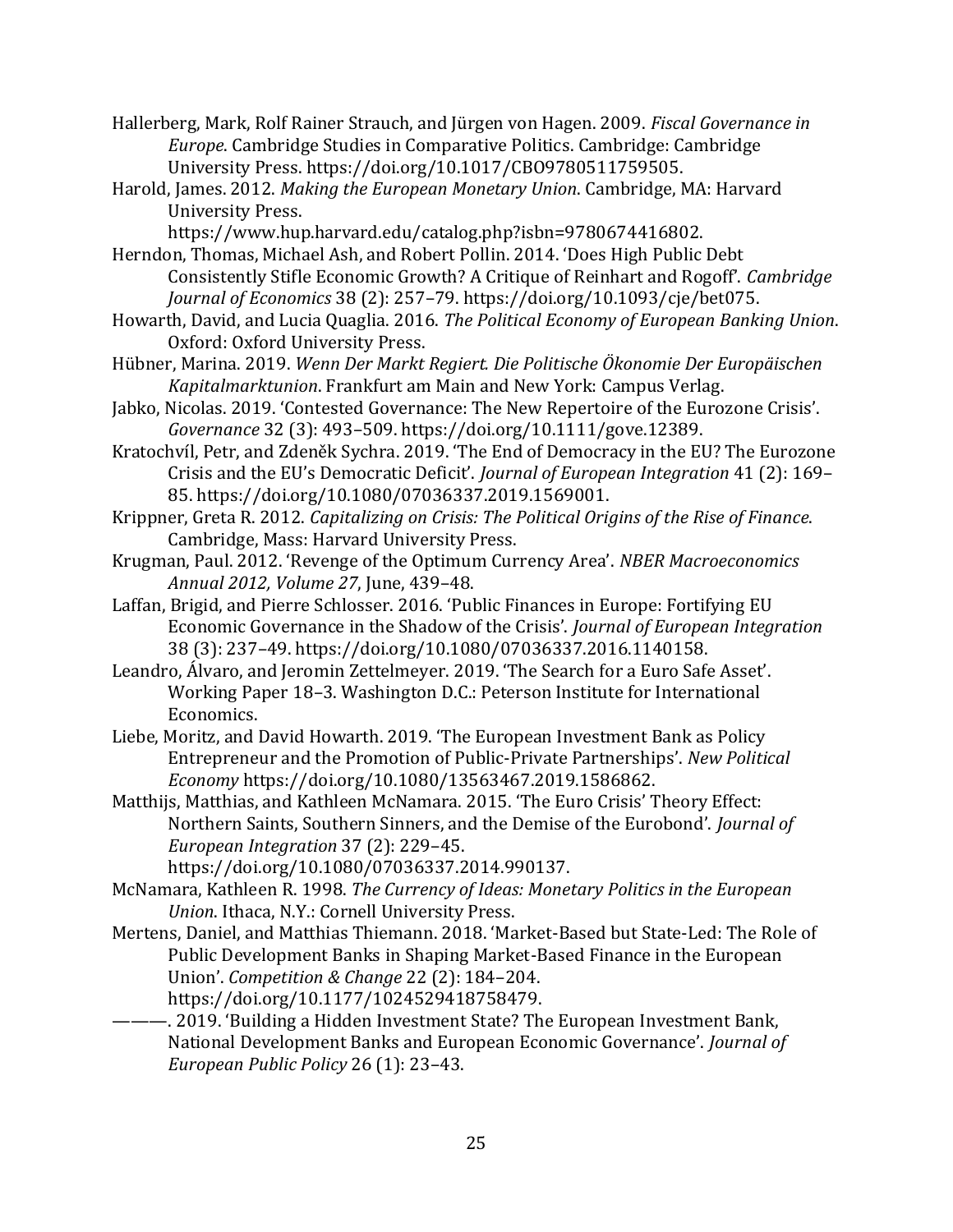- Milne, Alistair. 2009. *The Fall of the House of Credit: What Went Wrong in Banking and What Can Be Done to Repair the Damage?* Cambridge, UK ; New York: Cambridge University Press.
- Minsky, Hyman P. 1986. *Stabilizing an Unstable Economy*. New Haven and London: Yale University Press.
- Murau, Steffen. 2020. 'A Macro-Financial Model of the Eurozone Architecture Embedded in the Global Offshore US-Dollar System'. GEGI Study July 2020. Boston, MA: Global Development Policy Center, Global Economic Governance Initiative (GEGI), Boston University. https://doi.org/10.2312/iass.2020.041.
- Nedergaard, Peter, and Holly Snaith. 2015. '"As I Drifted on a River I Could Not Control": The Unintended Ordoliberal Consequences of the Eurozone Crisis'. *JCMS: Journal of Common Market Studies* 53 (5): 1094–1109. https://doi.org/10.1111/jcms.12249.
- Nesvetailova, Anastasia. 2010. *Financial Alchemy in Crisis: The Great Liquidity Illusion*. London: Pluto Press.
- Ojala, Markus. 2020. 'Doing Away with the Sovereign: Neoliberalism and the Promotion of Market Discipline in European Economic Governance'. *New Political Economy* 0 (0): 1–13. https://doi.org/10.1080/13563467.2020.1729714.
- Panitch, Leo, and Sam Gindin. 2013. *The Making of Global Capitalism: The Political Economy of American Empire*. London ; Brooklyn, NY: Verso Books.
- Park, Gene. 2011. *Spending without Taxation: FILP and the Politics of Public Finance in Japan*. Stanford University Press.
- Parker, Owen, and Robert Pye. 2018. 'Mobilising Social Rights in EU Economic Governance: A Pragmatic Challenge to Neoliberal Europe'. *Comparative European Politics* 16 (5): 805–24. https://doi.org/10.1057/s41295-017-0102-1.
- Perez, Sofia A., and Manos Matsaganis. 2018. 'The Political Economy of Austerity in Southern Europe'. *New Political Economy* 23 (2): 192–207. https://doi.org/10.1080/13563467.2017.1370445.
- Pisani-Ferry, Jean. 2011. *The Euro Crisis and Its Aftermath*. Oxford: Oxford University Press.
- Quinn, Sarah. 2017. '"The Miracles of Bookkeeping": How Budget Politics Link Fiscal Policies and Financial Markets'. *American Journal of Sociology* 123 (1): 48–85. https://doi.org/10.1086/692461.
- Reinhart, Carmen M., and Kenneth S. Rogoff. 2010. 'Growth in a Time of Debt'. *American Economic Review* 100 (2): 573–78.
- Rijksoverheid. 2020. 'Nationaal Groeifonds'. The Hague. https://www.rijksoverheid.nl/onderwerpen/nationaal-groeifonds.
- Rose, Nikolas, and Peter Miller. 1992. 'Political Power beyond the State: Problematics of Government'. *The British Journal of Sociology* 43 (2): 173–205. https://doi.org/10.2307/591464.
- Ryan-Collins, Josh, and Frank van Lerven. 2018. 'Bringing the Helicopter to Ground. A Historical Review of Fiscal-Monetary Coordination to Support Economic Growth in the 20th Century'. UCL Institute for Innovation and Public Purpose Working Paper Series IIPP WP 2018-08.
- Ryner, Magnus. 2015. 'Europe's Ordoliberal Iron Cage: Critical Political Economy, the Euro Area Crisis and Its Management'. *Journal of European Public Policy* 22 (2): 275–94. https://doi.org/10.1080/13501763.2014.995119.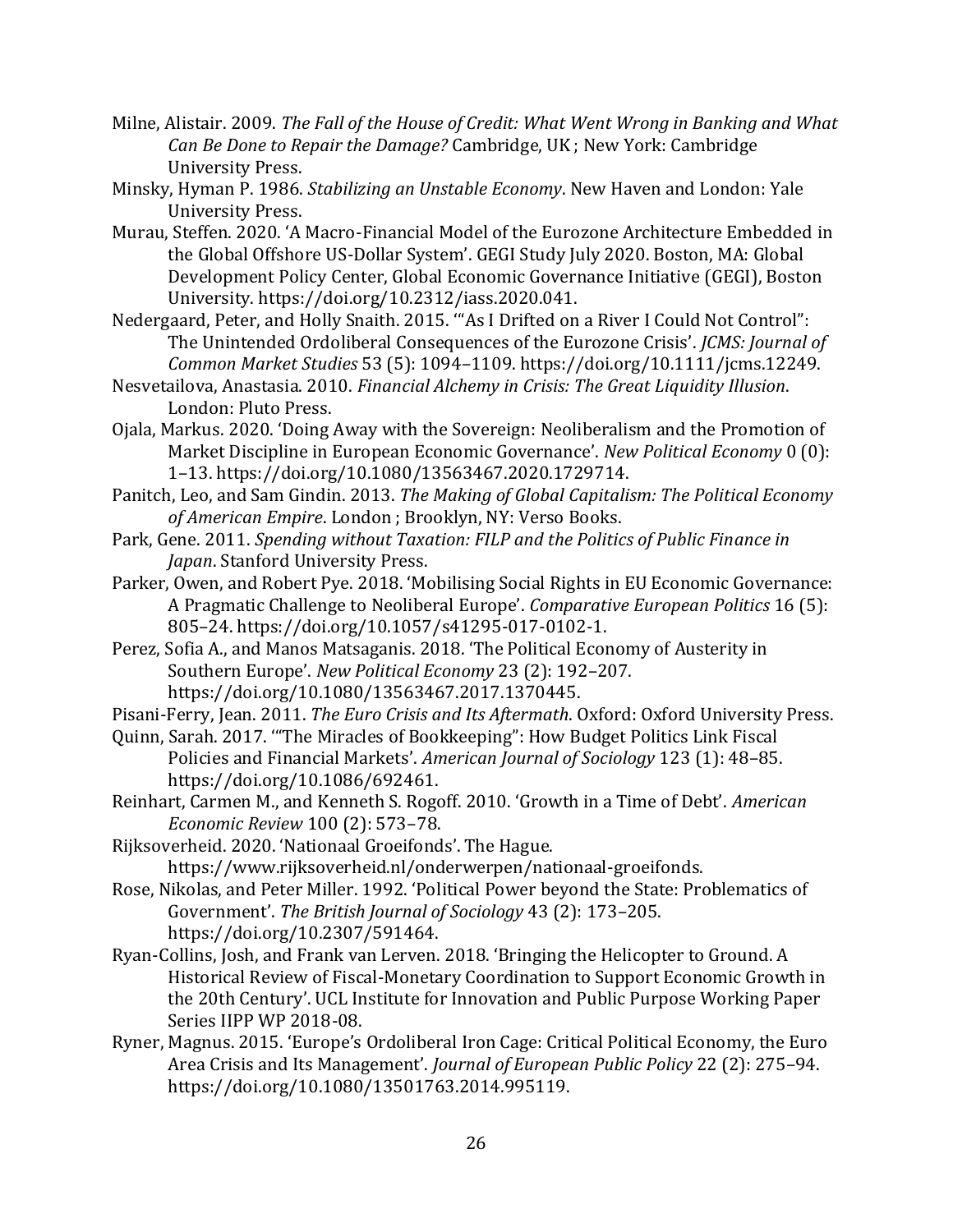- Sapir, André, and Dirk Schoenmaker. 2017. 'We Need a European Monetary Fund, but How Should It Work?' Blog Post. 29 May 2017. Brussels: Bruegel. https://bruegel.org/2017/05/we-need-a-european-monetary-fund-but-howshould-it-work/.
- Schäfer, David. 2016. 'A Banking Union of Ideas? The Impact of Ordoliberalism and the Vicious Circle on the EU Banking Union'. *JCMS: Journal of Common Market Studies* 54 (4): 961–80. https://doi.org/10.1111/jcms.12351.
- Scharpf, Fritz Wilhelm. 2009. 'Legitimacy in the Multilevel European Polity'. Cologne: MPIfG working paper.

https://www.econstor.eu/bitstream/10419/41652/1/610149423.pdf.

- Schelkle, Waltraud. 2017. *The Political Economy of Monetary Solidarity. Understanding the Euro Experiment*. Oxford and New York: Oxford University Press.
- Schmidt, Vivien A. 2020. *Europe's Crisis of Legitimacy: Governing by Rules and Ruling by Numbers in the Eurozone*. Oxford: Oxford University Press.
- Single Resolution Board. 2020. 'What Is the Single Resolution Fund?' Website. Brussels: Single Resolution Board. https://srb.europa.eu/en/content/single-resolution-fund.
- Stockhammer, Engelbert. 2016. 'Neoliberal Growth Models, Monetary Union and the Euro Crisis. A Post-Keynesian Perspective'. *New Political Economy* 21 (4): 365–79. https://doi.org/10.1080/13563467.2016.1115826.
- Streeck, Wolfgang. 2014. 'The Politics of Public Debt: Neoliberalism, Capitalist Development and the Restructuring of the State'. *German Economic Review* 15 (1): 143–65. https://doi.org/10.1111/geer.12032.
- Van Apeldoorn, Bastiaan. 2009. 'The Contradictions of 'Embedded Neoliberalism'and Europe's Multi-Level Legitimacy Crisis: The European Project and Its Limits'. In *Contradictions and Limits of Neoliberal European Governance*, edited by Jan Drahokoupil, Laura Horn, and Bastiaan Van Apeldoorn, 21–43. Berlin: Springer.
- Van Riet, Ad. 2017. 'Addressing the Safety Trilemma. A Safe Sovereign Asset for the Eurozone'. Working Paper Series No 35. Frankfurt am Main: European Systemic Risk Board.
- Van Rompuy, Herman, José Manuel Barroso, Jean-Claude Juncker, and Mario Draghi. 2012. 'Towards a Genuine Economic and Monetary Union ("Four Presidents' Report")'. Report. Brussels: European Council.
- Verdun, Amy. 2013. 'The Building of Economic Governance in the European Union'. *Transfer: European Review of Labour and Research* 19 (1): 23–35. https://doi.org/10.1177/1024258912469343.
- Werner, Pierre. 1970. 'Report to the Council and the Commission on the Realization by Stages of Economic and Monetary Union in the Community'. Luxemburg: Council - Commission of the European Communities.
- Woodruff, David M. 2019. 'To Democratize Finance, Democratize Central Banking'. *Politics & Society* 47 (4): 593–610. https://doi.org/10.1177/0032329219879275.

# **Legal Documents**

ESM Treaty: Treaty establishing the European Stability Mechanisms SRM Regulation: Regulation (EU) No 806/2014 TFEU: Treaty on the Functioning of the European Union